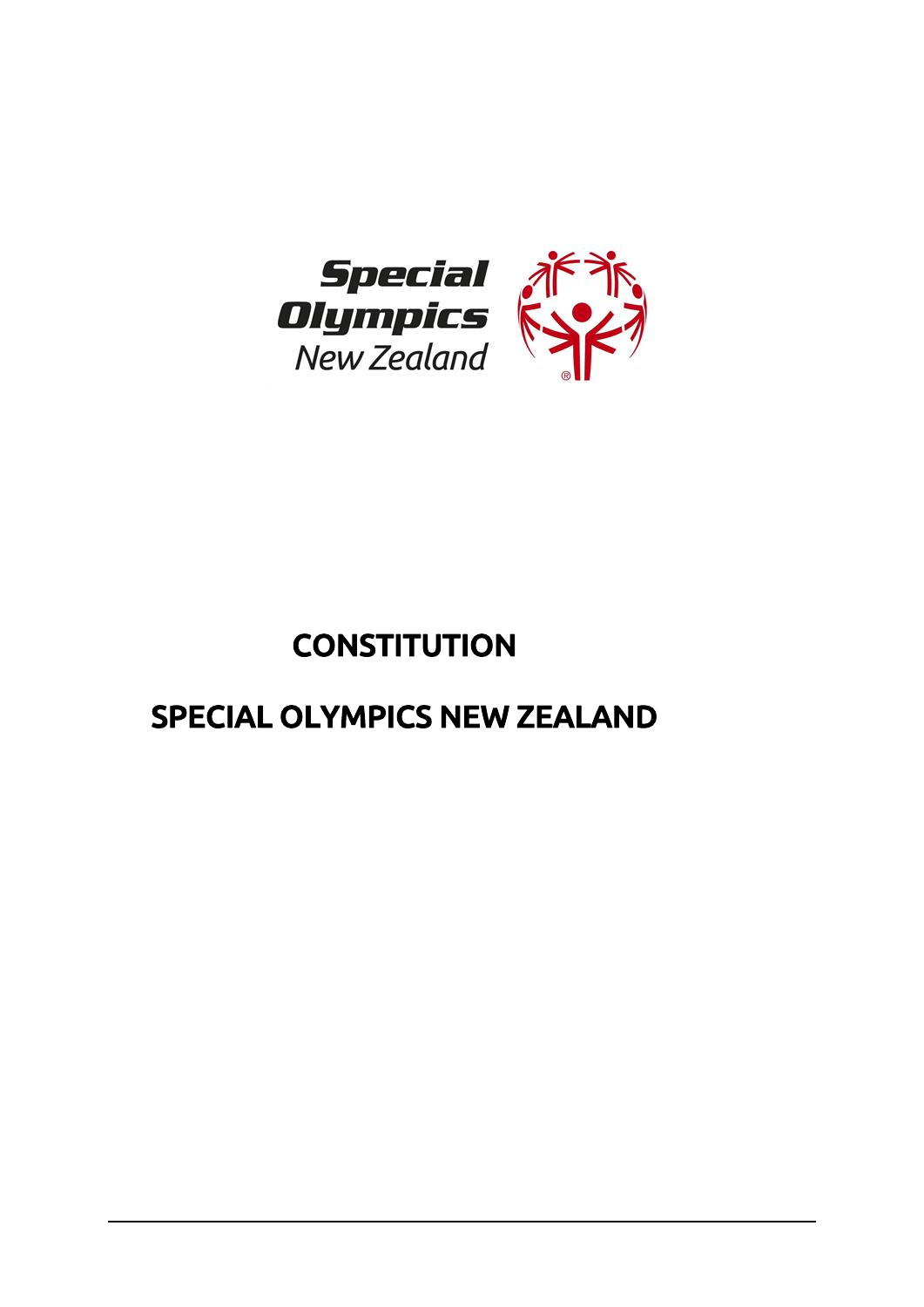### Contents

| 1.             |                                                                  |  |
|----------------|------------------------------------------------------------------|--|
| 2.             |                                                                  |  |
| 3.             |                                                                  |  |
| 4.             |                                                                  |  |
| 5.             |                                                                  |  |
| 6.             |                                                                  |  |
| 7 <sub>1</sub> |                                                                  |  |
| 8.             |                                                                  |  |
| 9.             |                                                                  |  |
| 10.            |                                                                  |  |
| 11.            |                                                                  |  |
| 12.            |                                                                  |  |
| 13.            |                                                                  |  |
| 14.            |                                                                  |  |
| 15.            |                                                                  |  |
| 16.            | PROMOTION OF ATHLETE PARTICIPATION IN GOVERNANCE, MANAGEMENT AND |  |
| 17.            |                                                                  |  |
| 19.            |                                                                  |  |
| 20.            |                                                                  |  |
| 21.            |                                                                  |  |
| 22.            |                                                                  |  |
| 23.            |                                                                  |  |
| 24.            |                                                                  |  |
| 25.            |                                                                  |  |
|                |                                                                  |  |
|                |                                                                  |  |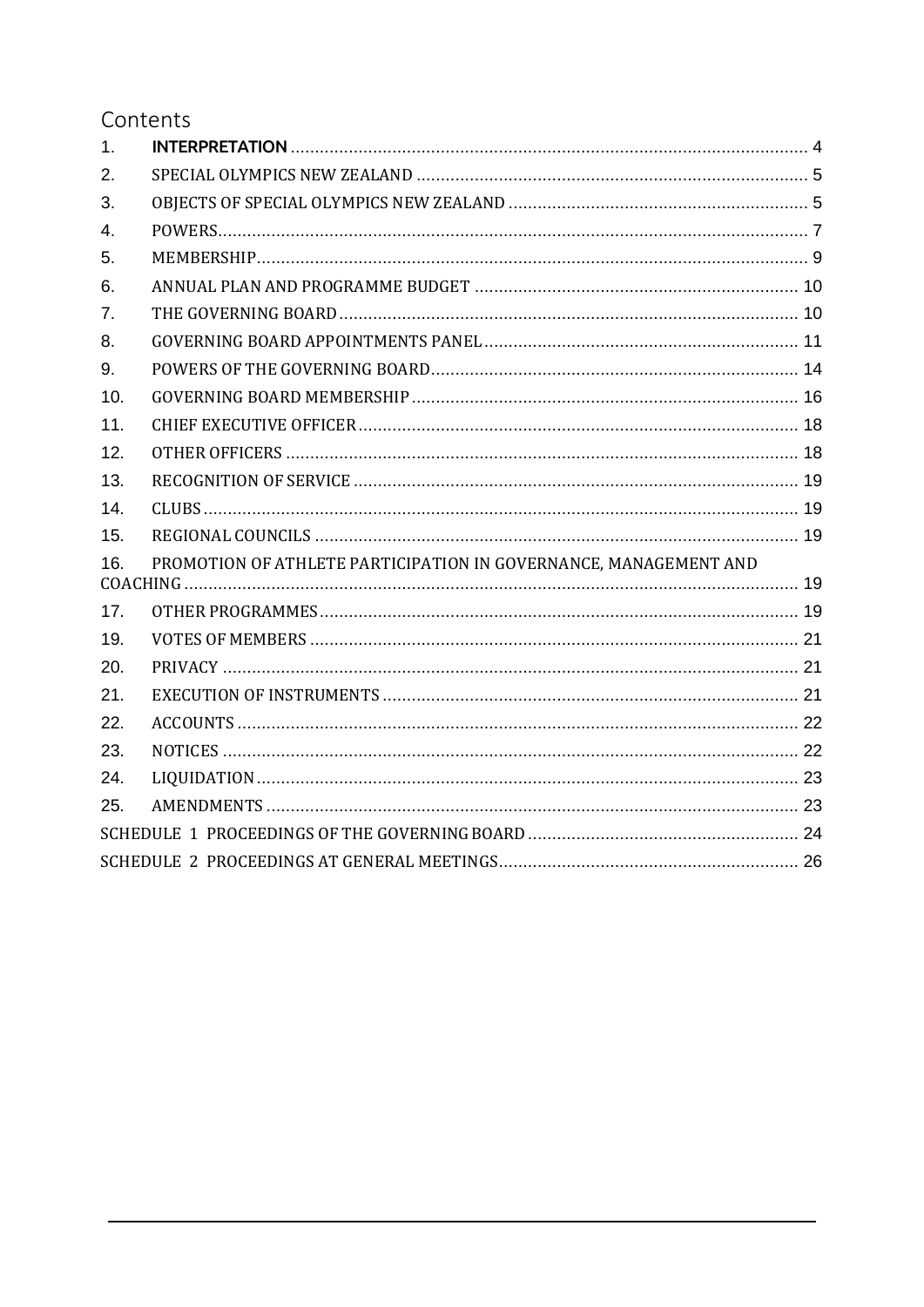#### <span id="page-2-0"></span>1. INTERPRETATION

1.1 **Definitions**: In this Constitution, unless the context otherwise requires:

**Annual Plan** means the relevant annual plan developed by the Governing Board for the time being in accordance with this Constitution;

**Athlete** means a person registered with and eligible for participation in Special Olympics activities authorised by Special Olympics New Zealand and is active in training or competition within a calendar year;

**Athlete Input Council** means the group of athlete leaders that represent their region and meet to discuss and promote athlete interests.

**Athlete Leadership Programme** means the national athlete leadership programme as may be established or amended from time to time by Special Olympics New Zealand.

**Governing Board** means the Governing Board of Special Olympics New Zealand;

**Governing Board Appointments Panel** or **GBAP** means the panel described in clause 8;

**Club** means a local organisation authorised by the Governing Board on behalf of Special Olympics New Zealand to promote the aims of Special Olympics New Zealand and manage the day-to-day operations and contact with the Athletes at a local level and in communities throughout New Zealand on such terms and conditions Special Olympics New Zealand may determine from time to time;

**Constitution** means this Constitution of Special Olympics New Zealand;

**Distinguished Member** means a member appointed in accordance with clause 14.1.;

**Diversity and Inclusion** means ensuring fair and equal opportunities are available to everyone to participate in sport irrespective of age, ability, ethnicity, gender, national origin, race, religion, sexual orientation, beliefs or socio-economic status;

**General Rules** means the Special Olympics Official General Rules and any amendments adopted by Special Olympics, Inc from time to time;

**Athlete Leader** means a participant or graduate in the national Athlete Leadership Programme as selected by Special Olympics New Zealand;

**International Regional Games** mean any summer games and/or winter games designated as "Regional Games" by Special Olympics, Inc;

**Member** means a person or body admitted by Special Olympics New Zealand in accordance with clause 5;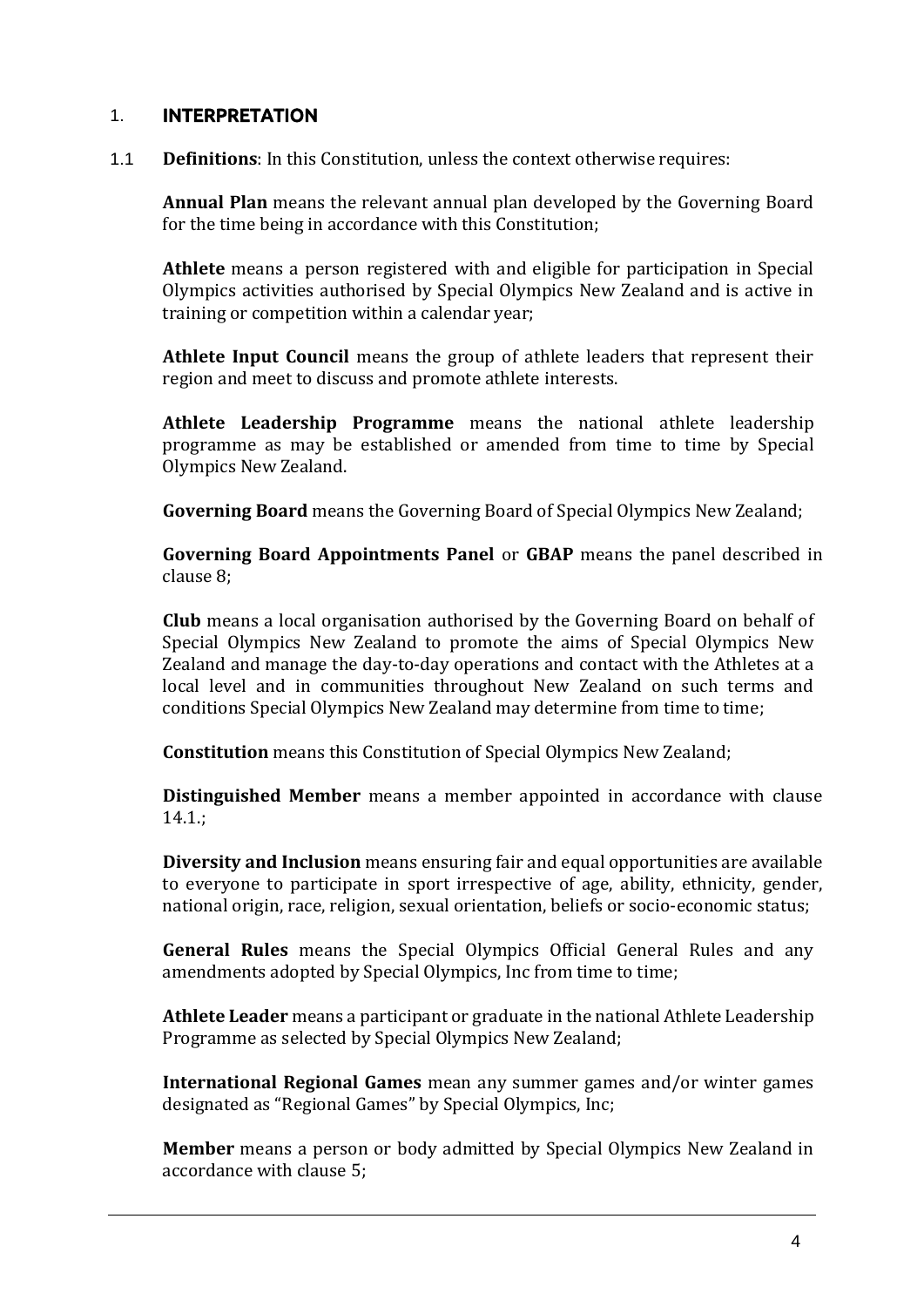**Objects** mean the objects set out in clause 3.1 and **Object** means each of them;

**Ordinary Resolution** means a resolution that is approved by a simple majority of the Members entitled to vote on the resolution at a General Meeting of Special Olympics New Zealand, or by a Vote if this is authorised in accordance with this Constitution;

**Postal Vote** means any method of casting a vote without being physically present as may be determined by the Governing Board (it can include electronic mail or email) in advance of the vote being undertaken;

**Regional Council** means an informal organisation which Clubs operating in a defined geographic region within New Zealand may establish to perform such role as may be determined by the Clubs;

**Special Olympics, Inc** means Special Olympics Inc., the international governing body which established and manages the global Special Olympics movement;

**Special Resolution** means a resolution approved by a majority of 75% of the Club delegates at a General Meeting of Special Olympics New Zealand, or by a Vote if this is authorised in accordance with the Constitution;

**World Games** means any summer games and/or winter games offered or conducted on a worldwide and international basis or on behalf of Special Olympics, Inc and designated as a "World Games".

- 1.2 **Special Olympics Inc & Objects:** Except where otherwise defined in this Constitution, capitalised terms defined by Special Olympic International General Rules have the same meaning in this Constitution.
- 1.3 **Objects and Powers independent:** Each of the Objects and Powers set out in this Constitution are to be construed independently of one another and are not to be limited by reference to any other Object or power set out in this Constitution.

#### <span id="page-3-0"></span>2. **SPECIAL OLYMPICS NEW ZEALAND**

- 2.1 **History**: Special Olympics New Zealand was incorporated as a Charitable Trust Board under the provisions of the Charitable Trusts Act 1957 on 14 March 1986.
- 2.2 **Name:** The name of the Trust Board is "Special Olympics New Zealand".
- 2.3 **Accreditation:** Special Olympics New Zealand is accredited to Special Olympics Inc.
- 2.4 **Constitution:** This Constitution sets out the rules governing Special Olympics New Zealand.

#### <span id="page-3-1"></span>3. **OBJECTS OF SPECIAL OLYMPICS NEW ZEALAND**

3.1 **The Objects:** The Objects of Special Olympics New Zealand are to: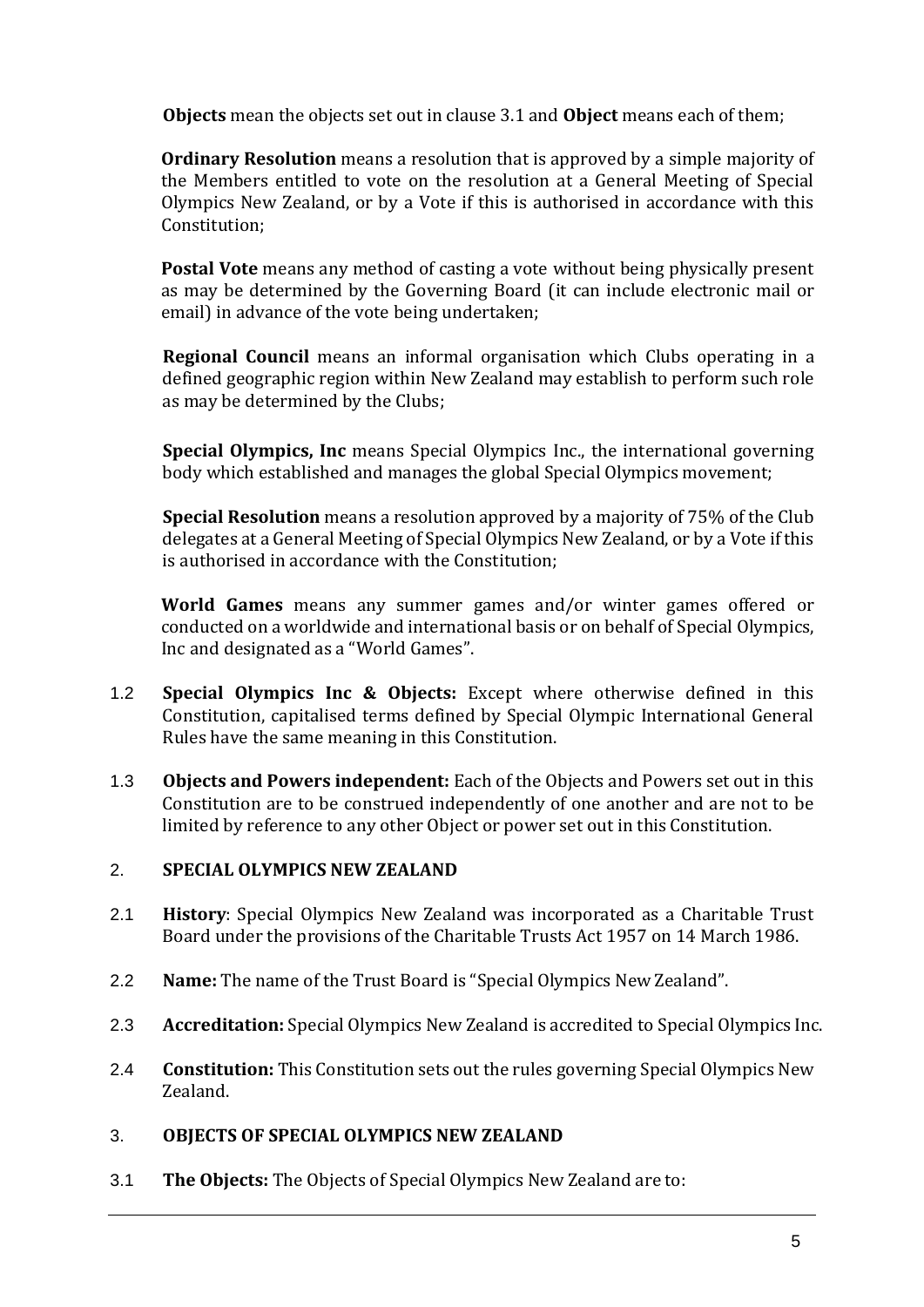- (a) provide year-round sports training and athletic competition in a variety of Olympic-type sports for children and adults with intellectual disabilities, giving them continuing opportunities to develop physical fitness, demonstrate courage, experience joy and participate in a sharing of gifts, skills and friendship with their families, other Special Olympics athletes and the community;
- (b) improve the lives of people with intellectual disabilities and, in turn, the lives of everyone they touch;
- (c) empower people with intellectual disabilities to realise their full potential and develop their skills, talents and "their voices";
- (d) provide opportunities for Athletes to become fulfilled and productive Members of their families and the communities in which they live;
- (e) be a leader in the field of intellectual disability not just as a sports organisation but also as an effective catalyst for social change;
- (f) recruit more Special Olympics Athletes, to teach them new skills and provide exciting, fun and meaningful training and competition, leadership and health improvement opportunities;
- (g) strengthen families and communities through participation and observation of Special Olympics activities, increased understanding, and creating an environment of equality, respect and acceptance;
- (h) obtain and maintain accreditation with Special Olympics Inc and comply with all Special Olympics Inc's reporting standards, General Rules and Accreditation Standards; and
- (i) lead, promote and enable diversity and inclusion across the whole organisation including governance of Special Olympics New Zealand and participation in Special Olympics activities.

in each case for the benefit of the New Zealand public.

- 3.2 **Objects are for the Benefit of the New Zealand Public:** The Objects of Special Olympics New Zealand will benefit the New Zealand public through:
	- (a) greater integration and ultimately full inclusion of people with intellectual disabilities in their community;
	- (b) increasing awareness and understanding of intellectual disabilities; and
	- (c) improving the health of people with intellectual disabilities in the community.
- 3.3 **Governing Board Responsible for Ensuring Compliance with Objects of Special Olympics, Inc:** The business and the affairs of Special Olympics New Zealand shall be governed by the Governing Board. The Governing Board is ultimately responsible to Special Olympics Inc for ensuring that Special Olympics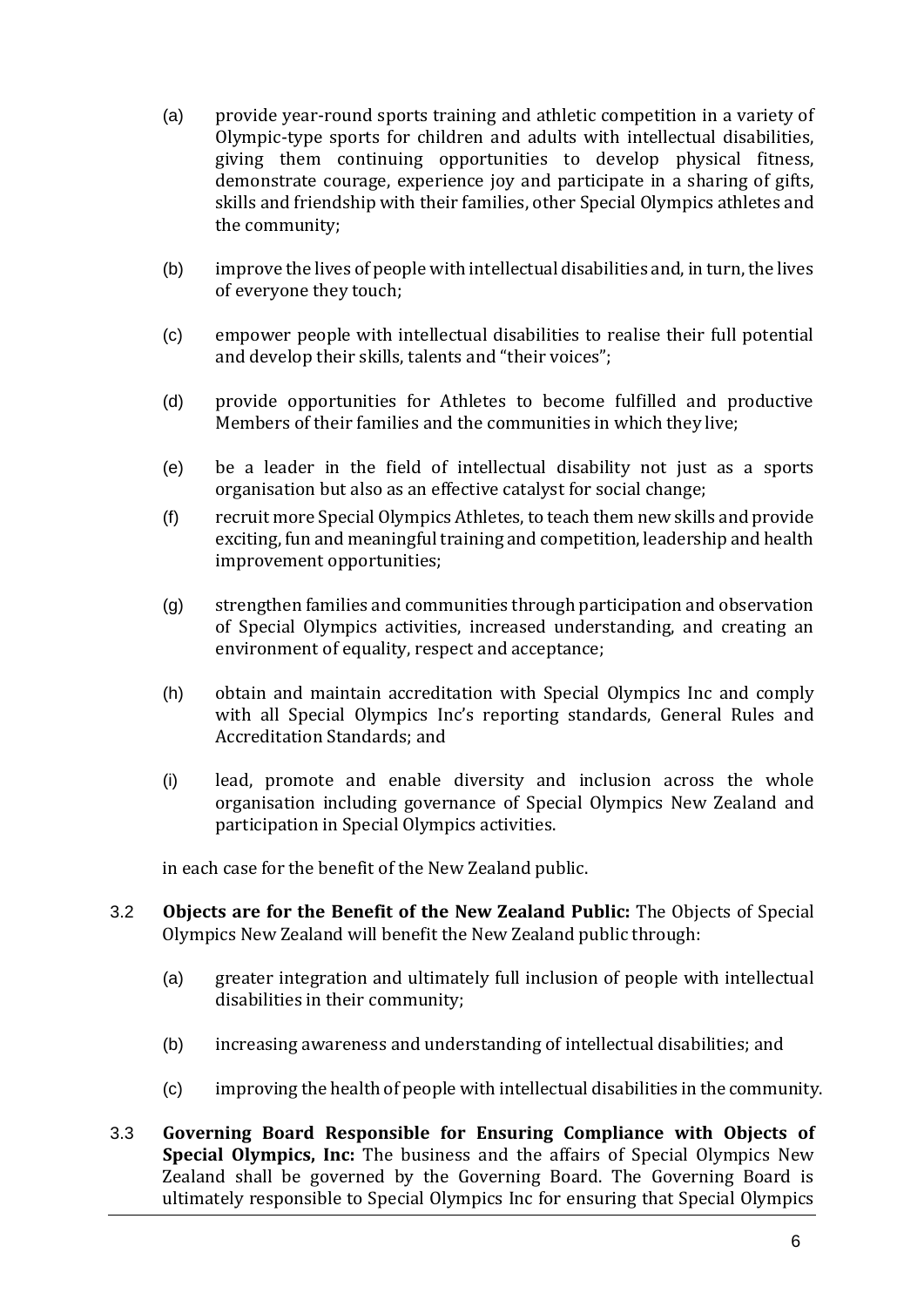New Zealand complies with the General Rules, Accreditation Standards and Uniform Standards of Special Olympics, Inc.

#### <span id="page-5-0"></span>4. **POWERS**

- 4.1 **Special Olympics New Zealand has all the powers of a natural person:** To give effect to the Objects to the maximum extent permitted by law, including the power to, in each case from time to time:
	- (a) determine the scope of its operations, and the scope and the frequency of the Games to be conducted by Special Olympics New Zealand or its licensed organisations;
	- (b) secure and maintain accreditation with Special Olympics Inc as New Zealand's national Special Olympics programme;
	- (c) select the Athletes who will represent Special Olympics New Zealand in all World Games and international Regional Games;
	- (d) determine the requirements for creating and overseeing accredited organisations within New Zealand, including the Clubs and any other programmes, councils or groups that may be established from time to time, establishing such Clubs, programmes, councils or groups and renewing, suspending or terminating their accreditation;
	- (e) determine the methods and extent of fundraising in New Zealand, to conduct fundraising itself and authorise and monitor the fundraising of Members, Clubs and any other groups conducting fundraising on behalf of Special Olympics New Zealand;
	- (f) establish, maintain and monitor guidelines and standards for parties fundraising or otherwise seeking to associate with the Special Olympics New Zealand Brand;
	- (g) admit new Members and withdraw, suspend or terminate a Member's Membership (where appropriate);
	- (h) carry on any business or undertaking in connection with the promotion, fostering, development of Special Olympics New Zealand and/or the Objects in New Zealand;
	- (i) exercise final discretion over all Clubs and any other programmes, councils or groups that may be established from time to time to ensure the reputation of Special Olympics New Zealand and the name of Special Olympics in the Community is enhanced and upheld;
	- (j) enter into any arrangement Special Olympics New Zealand deems necessary with any Club or any other programme, council or group that may be established from time to time;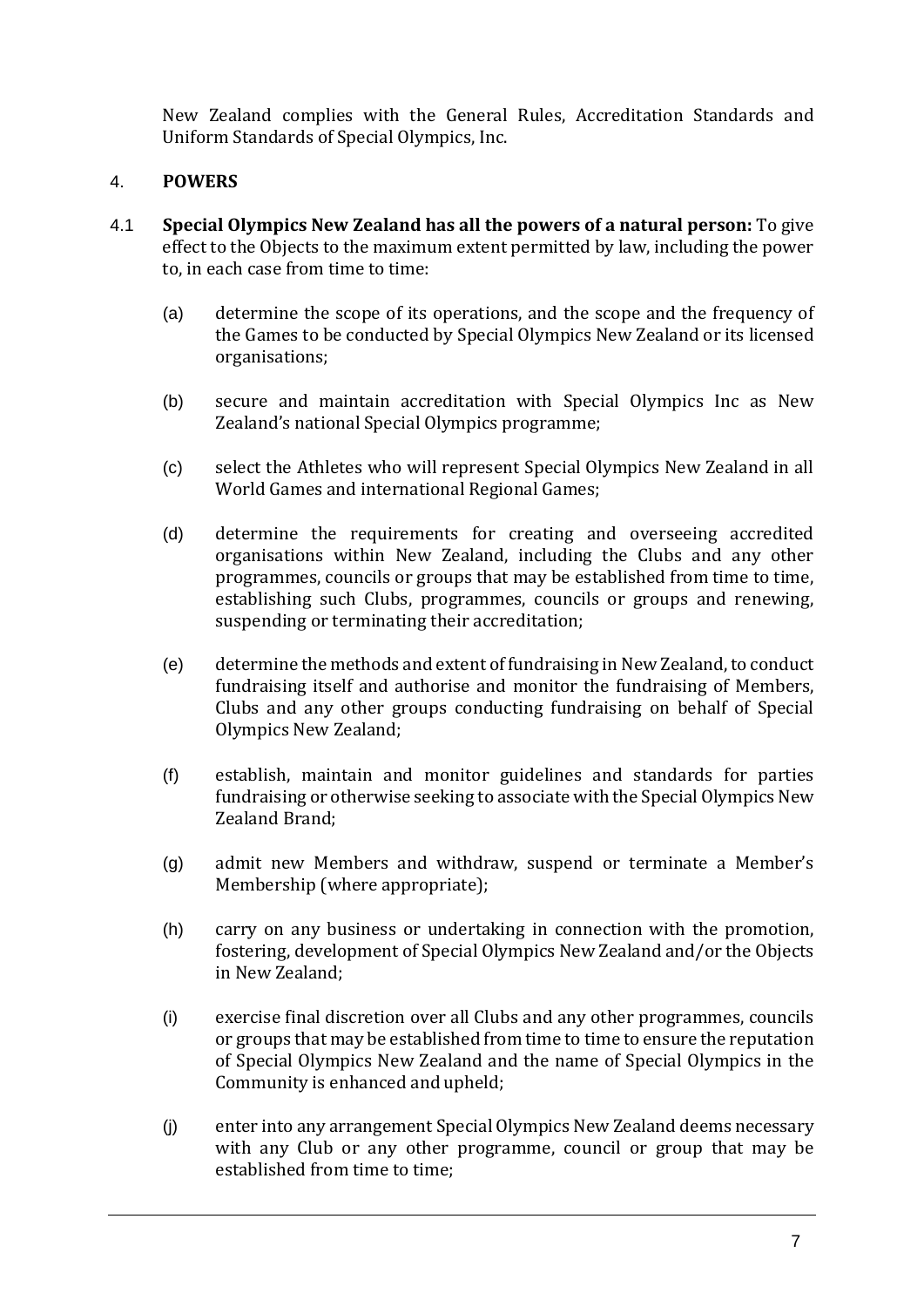- (k) enter into any arrangement with any Government or authority and to obtain from any Government or authority, any rights, privileges concessions and to exercise any such rights, privileges and concessions;
- (l) purchase, build, take on lease or in exchange, hire or otherwise acquire any real and/or personal property and any rights or privileges to real and/or personal property;
- (m) accept the custody, control and management of any real or personal property which may be bequeathed or donated to Special Olympics New Zealand or to the Governing Board for the benefit of Special Olympics New Zealand;
- (n) accept and carry out any trusts attached to gifts or bequests for the benefit of Special Olympics New Zealand;
- (o) invest and deal with the money of Special Olympics New Zealand;
- (p) raise or borrow money to further the Objects, and accept contributions, collections, donations, legacies, devises, gifts, grants, loans, debentures and subsidies;
- (q) recognise or reward any person or entity for service to Special Olympics New Zealand;
- (r) appoint, dismiss and/or retire employees of Special Olympics New Zealand;
- (s) remunerate employees for services rendered or to be rendered to Special Olympics New Zealand;
- (t) determine the personnel policies which will govern the staff of Special Olympics New Zealand;
- (u) enter into any contract or arrangement (whether legally binding or otherwise);
- (v) sell, improve, manage, develop exchange, lease distribute dispose of or otherwise deal with all or any part of the property rights of Special Olympics New Zealand;
- (w) undertake and execute any trusts and make gifts whether for charitable or benevolent purposes or otherwise;
- (x) appoint persons to represent Special Olympics New Zealand including Life Members and Distinguished Members and any other class of representative as may be deemed necessary from time to time;
- (y) delegate to any person the powers of Special Olympics New Zealand and to allow the Governing Board to delegate any of the powers delegated to the Governing Board to such other person to the extent permitted in the General Rules of Special Olympics Inc;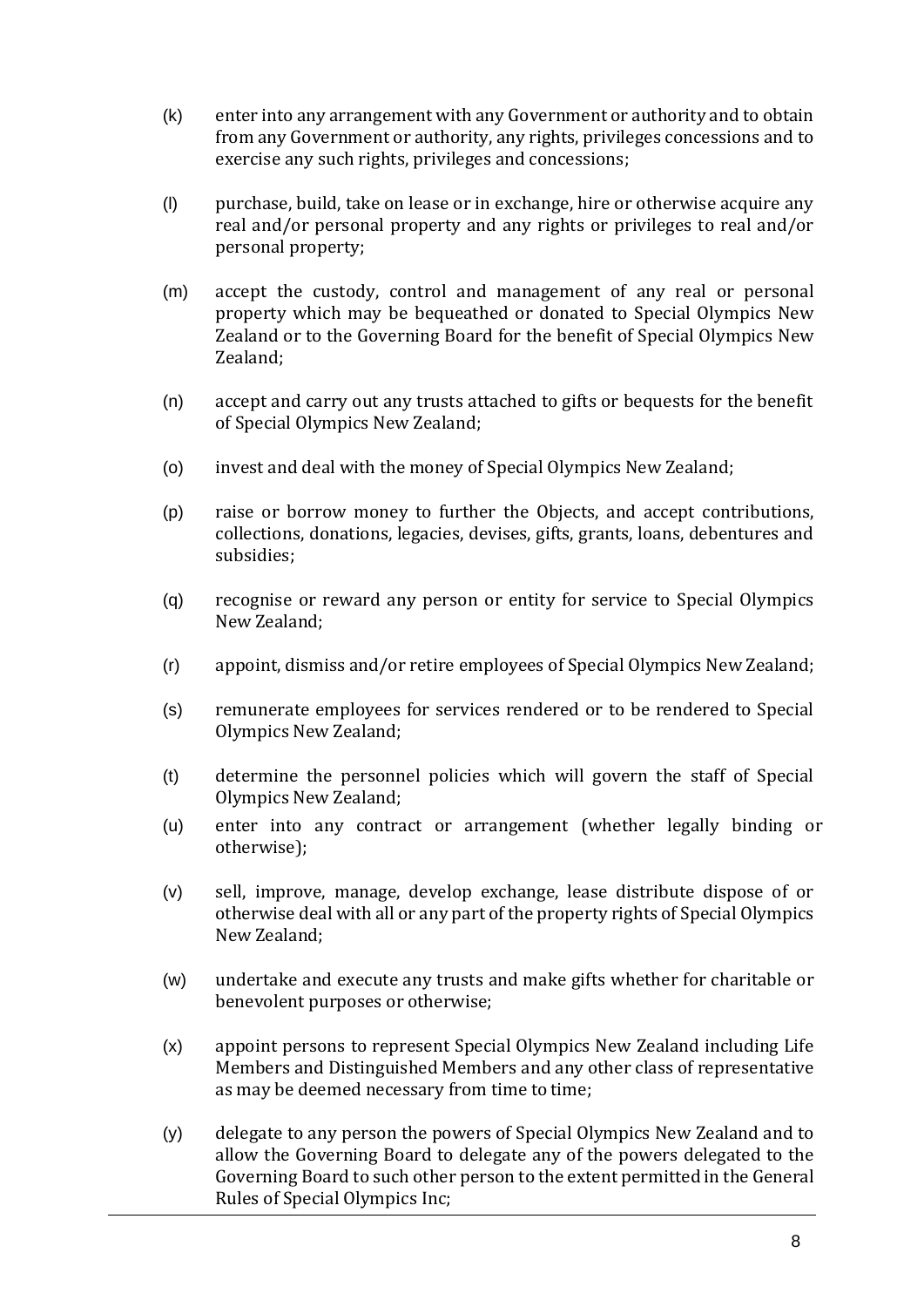- (z) decide any disputes or hear any appeals on matters relating to Special Olympics New Zealand;
	- (i) carry out all or any of the Objects and do all or any of the above things as principal, agent, contractor, trustee or otherwise and by or through trustees or agents or otherwise and either alone or in conjunction with others; and;
	- (ii) do all such other things as are incidental or conducive to the attainment of the Objects and the exercise of the powers of Special Olympics New Zealand;

in each case for the specific benefit of the Members and the general benefit of the New Zealand public.

4.2 **No Pecuniary Profit:** Nothing in this Constitution shall permit Special Olympics New Zealand to use its funds, or make its funds available, to be used for the private pecuniary profit of any Member or any person associated with any Member. For the avoidance of doubt, the term "private pecuniary profit" does not include remuneration or payments for services rendered reasonable and relative to that which would be paid in an arms-length transaction (being the open market value).

#### <span id="page-7-0"></span>5. **MEMBERSHIP**

- 5.1 **Membership:** The Members of Special Olympics New Zealand are each individual, company, or body corporate admitted as a Member by the Governing Board from time to time. The Members are represented at local, regional and national levels by the governance arrangements developed by the Governing Board.
- 5.2 **Membership Application:** An application for Membership must be made to the Governing Board or as the Governing Board otherwise determines. Application must be made in such form as the Governing Board may approve from time to time.
- 5.3 **Binding:** Each Member, Club and any other programme or council as may be established, accredited or admitted to Membership from time to time by Special Olympics New Zealand is bound by this Constitution and all other by-laws or governing or organisational documents.
- 5.4 **Register to be maintained:** Special Olympics New Zealand will maintain a register of the names and addresses of all Members.
- 5.5 **Classes of Membership:** The Governing Board can create different classes of Membership, including a class of Distinguished Members with different rights attached to different classes of Membership as determined by the Governing Board from time to time.
- 5.6 The Governing Board may, in its sole discretion, amend or revoke criteria for admission to each class of Membership, and appoint persons to those classes of Membership.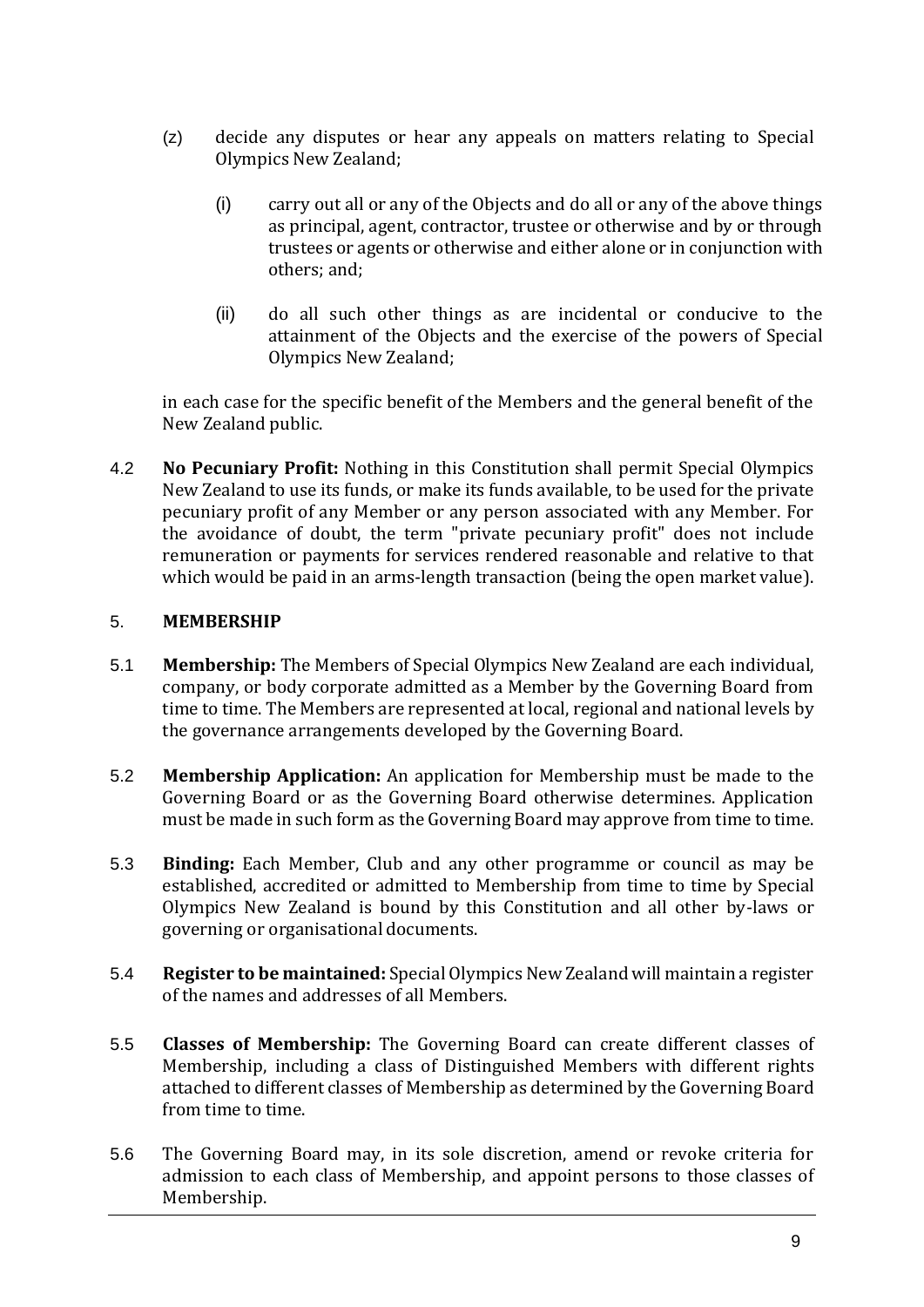- 5.7 **Cessation of Membership:** A Member will cease to be a Member of Special Olympics New Zealand if:
	- (a) the Member:
		- (i) dies; or
		- (ii) is a body corporate and goes into liquidation; or
		- (iii) as an Athlete or volunteer is not active in training or competition within a calendar year; or
		- (iv) resigns Membership in writing; or
	- (b) the Governing Board cancels the Membership of any Member for conduct which the Governing Board determines is unbecoming to Special Olympics New Zealand.

#### <span id="page-8-0"></span>6. **ANNUAL PLAN AND PROGRAMME BUDGET**

- 6.1 **Annual Plan:** By no later than two months prior to the start of each financial year of Special Olympics New Zealand, the Governing Board will prepare a Programme Plan and budget for the next financial year including an outline of Special Olympics New Zealand's strategies and goals for the financial year.
- 6.2 **Budget:** The Annual Plan will include a budget detailing all revenues and expenditures for the forthcoming financial year.
- 6.3 **Annual Plan to be submitted:** The Annual Plan and Budget will be submitted in accordance with Special Olympics Inc requirements.

#### <span id="page-8-1"></span>7. **THE GOVERNING BOARD**

- 7.1 **Role of Governing Board:** The business and the affairs of Special Olympics New Zealand are managed by or under the direction and supervision of the Governing Board.
- 7.2 **Composition:** The Governing Board will consist of seven Members, comprising:
	- (a) one Athlete Representative who is a member of the Athlete Input Council is elected by vote at the Annual General Meeting ("**the Athlete Representative**");
	- (b) two persons elected by the Clubs by Vote prior to the Annual General Meeting ("**the Elected Members**");
	- (c) four persons appointed by the Governing Board Appointments Panel or GBAP ("**the Appointed Members**").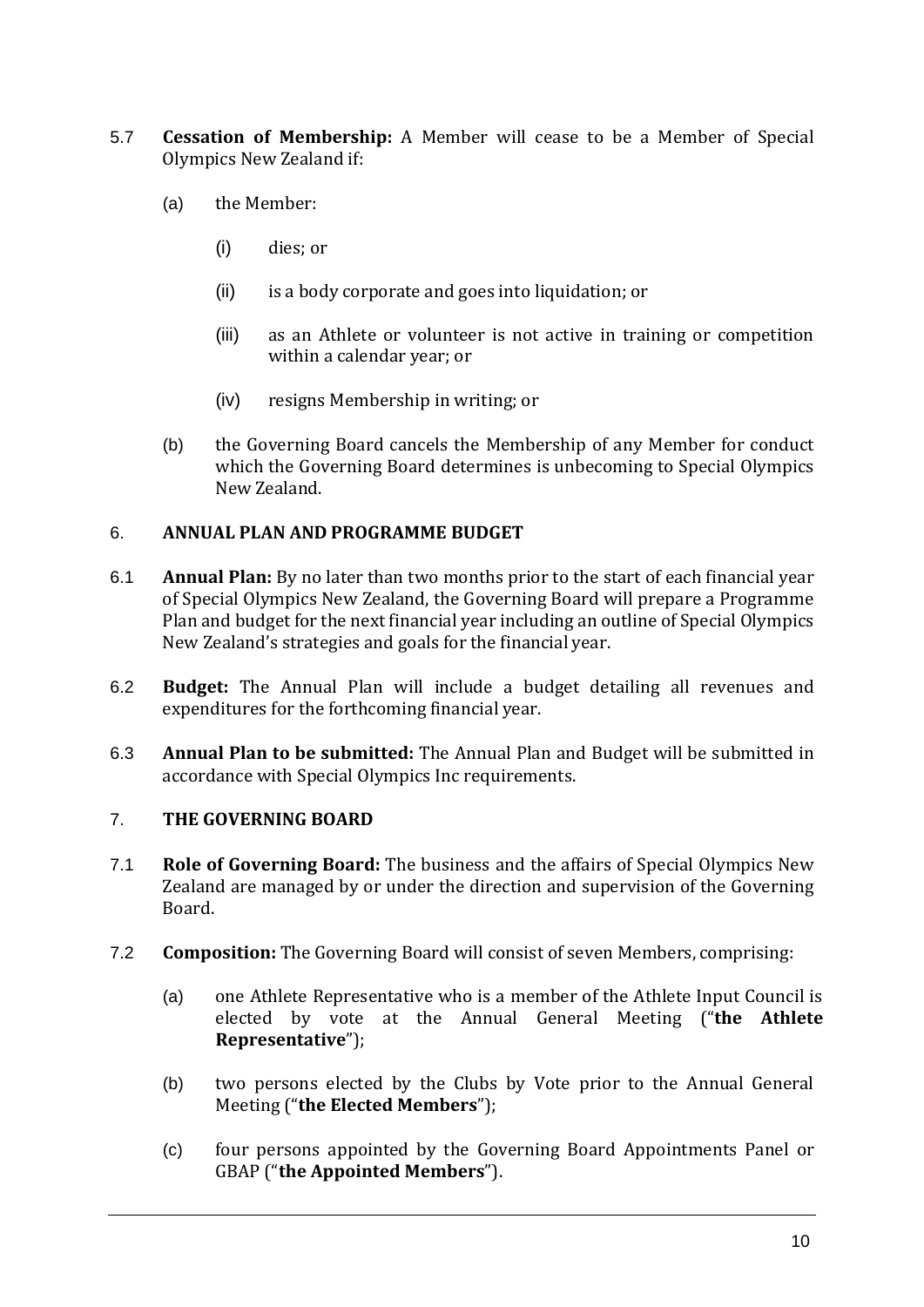- 7.3 **Vacancies in Governing Board Membership**: If there is a vacancy on the Governing Board of:
	- (a) the Athlete Representative, the Clubs shall elect a replacement by vote from among the Members of the Athlete Input Council;
	- (b) an Elected Member, the Clubs shall elect a replacement by way of vote;
	- (c) an Appointed Member, the GBAP shall appoint a replacement; and in each case the Governing Board shall ensure that the process to do so is commenced, progressed and completed in a timely fashion, provided that if any vacancy arises more than eight months after the last AGM the Governing Board may decide to defer the replacement process to run in conjunction with the normal election/appointment process for Governing Board Members.
- 7.4 **Continuation of Term**: A person elected or appointed to fill a Governing Board vacancy shall continue the remaining term of the person they replace. Any such term served by the replacement that has less than one year until expiry is disregarded for the purposes of the maximum number of consecutive years that a Board member may serve.
- 7.5 **Special Olympics, Inc Requirements:** It is acknowledged that Special Olympics Inc, prescribes certain requirements relating to the Constitution including the composition of the Governing Board and the Governing Board shall ensure this Constitution and the Governing Board composition meets the requirements of Special Olympics Inc. In particular the requirements relating to any Family, Sport, Health and Business/Finance representatives must be satisfied in the final makeup of persons elected or appointed to the Governing Board.
- 7.6 **Proceedings of the Governing Board:** The proceedings of the Governing Board will be regulated in accordance with Schedule 1.
- 7.7 **Appointment of Chair:** The Governing Board will at or before it first meeting after the Annual General Meeting appoint a Chair to hold office until the conclusion of the next Annual General Meeting or such other period it decides. The current Chair will have a casting vote.
- 7.8 **Applications to be Athlete Representative and Elected Members:** The Governing Board shall determine the timing and process for candidates to apply for the positions of Athlete Representative and Elected Member. The Governing Board shall ensure that the GBAP has sufficient time to perform its role in receiving and assessing applications (see clause 8.5).

#### <span id="page-9-0"></span>8. **GOVERNING BOARD APPOINTMENTS PANEL**

- 8.1 **Composition of GBAP**: There shall be a Governing Board Appointments Panel comprising of the following three people:
	- (a) One person who is an independent professional who is experienced in governance and the functions and appointment process of directors and/or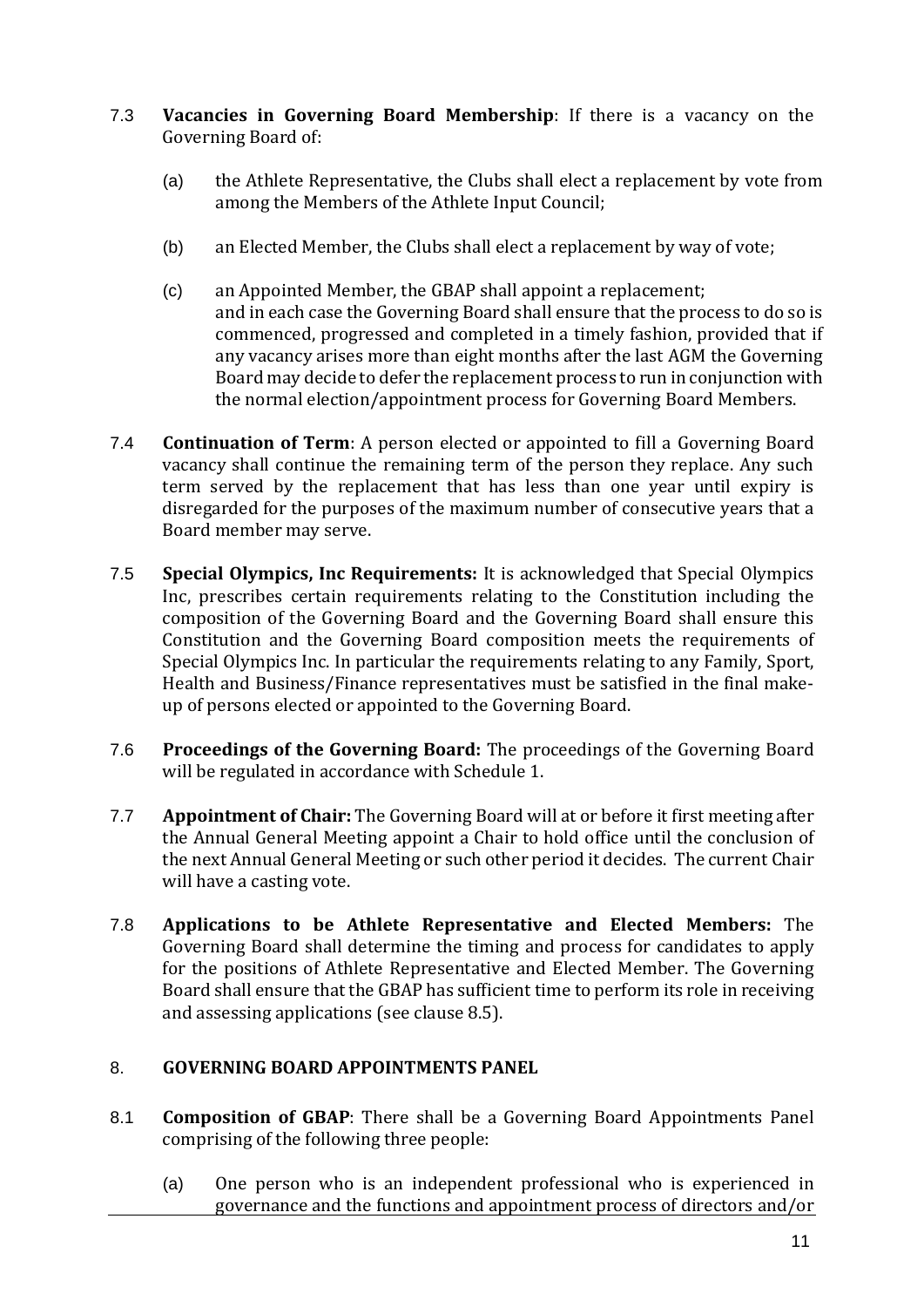trustees in New Zealand, as determined by the Governing Board;

- (b) One person who is independent of the Governing Board and who has an interest and understanding of sport and governance in New Zealand, as determined by the Governing Board;
- (c) Two people from the Governing Board, one person being the Chairperson of the Governing Board (or their nominee) or if they are seeking reappointment or re-election to the Governing Board then another Governing Board member who is eligible to serve on the GBAP and is not seeking reappointment or re-election, as determined by the Governing Board; and

The GBAP must be diverse and inclusive and as a minimum must always have diversity of gender among its people.

- 8.2 **Governing Board to Appoint GBAP**: The Governing Board shall appoint the GBAP whenever the need arises to make appointments to the Governing Board. It shall be established no later than two months prior to the AGM each year. If the Governing Board as a whole has been removed, resigns en masse or does not have a quorum and is therefore unable to appoint a GBAP, it shall be appointed by Sport New Zealand.
- 8.3 **Convenor**: The Convenor of the GBAP shall be the Chairperson of the Governing Board or his or her nominee as specified in clause 8.1 (c).
- 8.4 **Term of Membership of GBAP**: The Members of the GBAP shall remain in office for the period necessary to fulfil their responsibilities relation to each vacancy of an Appointed Member for which the GBAP was established. A person is not eligible to serve on the GBAP following the fifth anniversary of their first appointment to the GBAP.
- 8.5 **Responsibilities**: The GBAP shall be independent of the Governing Board and shall be responsible for:
	- (a) identifying and inviting suitable candidates to apply for appointment as an Appointed Member;
	- (b) advertising and inviting Members of the public to apply for appointment as an Appointed Member;
	- (c) receiving and assessing applications from candidates for appointment (including undertaking such enquiries and holding interviews and meetings as it sees fit);
	- (d) ensuring that the persons to be appointed will cover some of the Governing Board composition requirements of Special Olympics Inc (if any, see clause 7.5), it being acknowledged that some of those requirements will be expected to be met by the persons filling the roles of the Athlete Representative and the Elected Members;
	- (e) deciding the candidates to be appointed;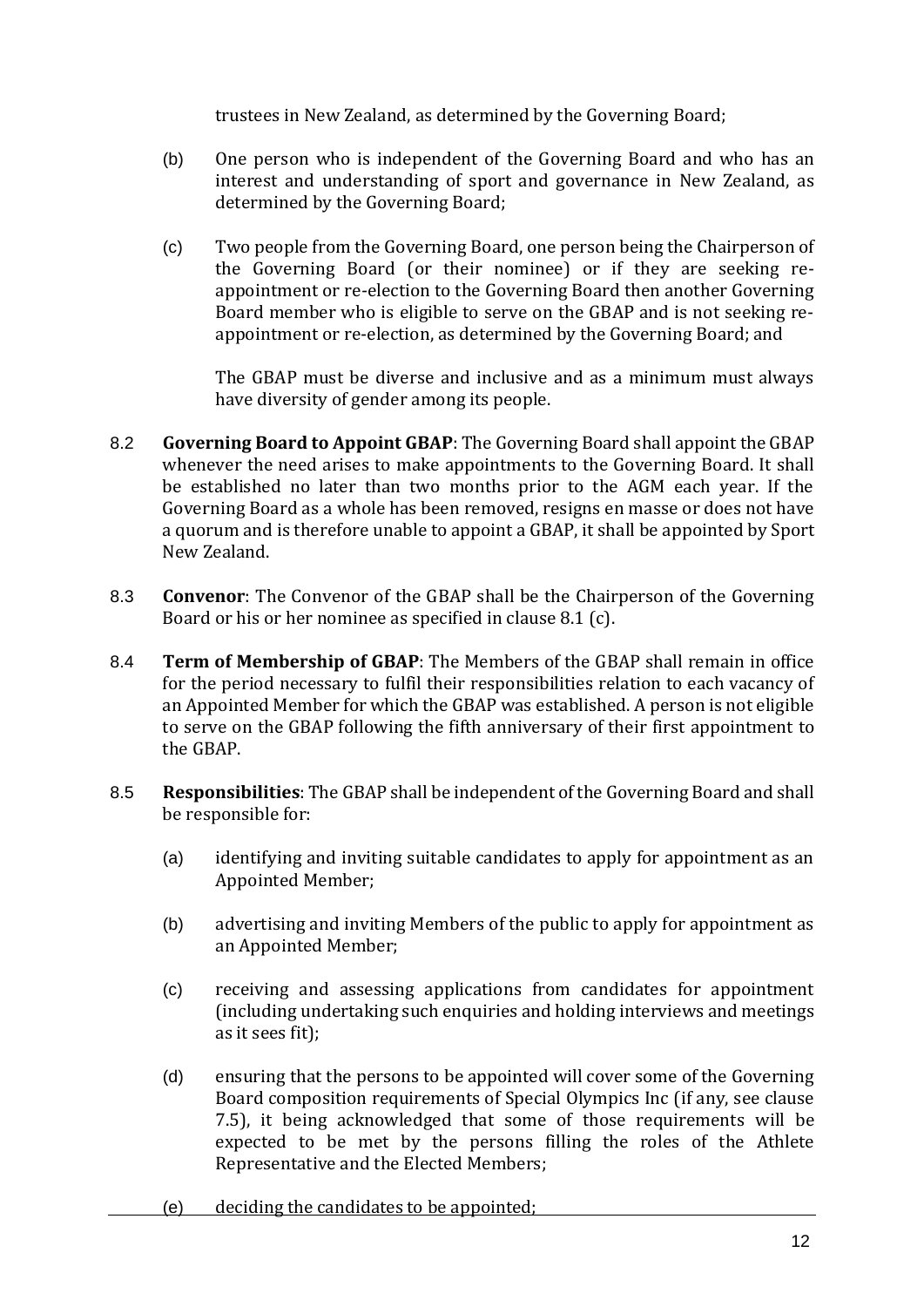- (f) receiving and assessing applications from candidates for election as Elected Members (including undertaking such enquiries and holding interviews and meetings as it sees fit) and if it deems it appropriate the GBAP may recommend to Clubs prior to the conduct of any Club vote for election of Elected Members, the person or persons the GBAP considers would best be suited to fill the role/s;
- (g) such other matters (if any) as set out in any Special Olympics New Zealand regulations.
- 8.6 **Assessment Factors**: In determining the Appointed Members and in recommending persons (if any) for election, the GBAP shall do so based on merit and shall take into account the following factors about the applicant and the Governing Board as a whole:
	- (a) their prior experience as a director, trustee or experience in any other governance role;
	- (b) their knowledge and experience in Special Olympics generally;
	- (c) their knowledge of, and experience in community, sports and /or not for profit organisations generally;
	- (d) the desire for conflicts of interest on the Governing Board to be minimised;
	- (e) the desire for a wide range of knowledge, skills and experience on the Governing Board;
	- (f) the need to fulfil any requirements of Special Olympics Inc; and
	- (g) the desire for Diversity and Inclusion on the Governing Board.
- 8.7 **Quorum, Meetings, Decision Making and Other GBAP Provisions**: The following further provisions apply to the GBAP:
	- (a) No member of the GBAP may seek appointment as a Governing Board member whilst a member of the GBAP;
	- (b) The GBAP shall meet as and when required and in such manner as it thinks fit including on-line and by tele-conference;
	- (c) The quorum for a meeting of the GBAP is three Members;
	- (d) Any decision of the GBAP must be unanimous;
	- (e) All information received by the GBAP and its deliberations must be kept confidential except to the extent otherwise intended by the supplier or as may be required by law;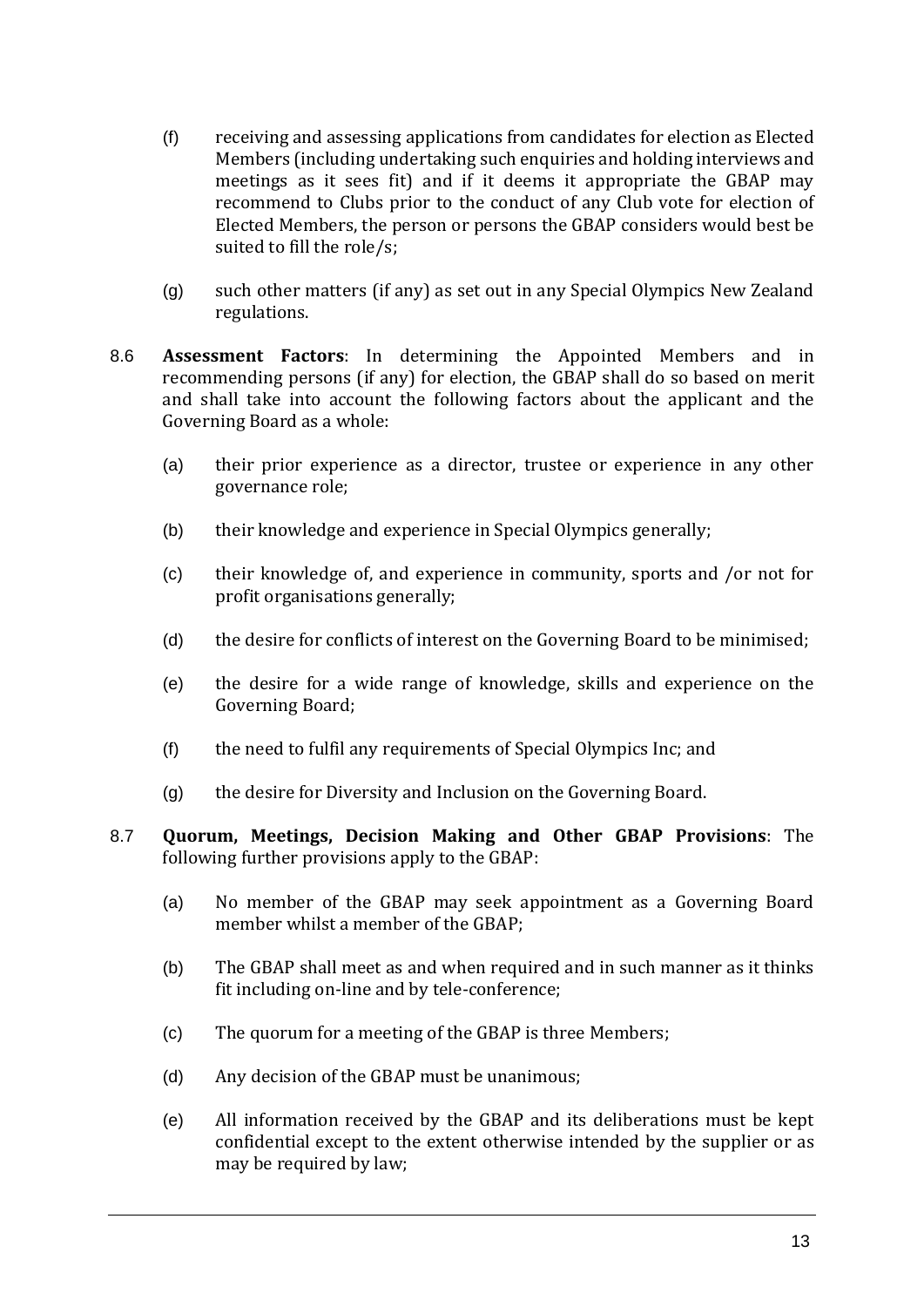(f) Any vacancy on the GBAP shall be filled by the Governing Board appointing a person from the same GBAP appointment category as the person who has vacated.

#### <span id="page-12-0"></span>9. **POWERS OF THE GOVERNING BOARD**

- 9.1 **Management Powers:** The Governing Board has all of the powers necessary for managing, directing and supervising the management of the affairs of Special Olympics New Zealand, and to further the Objects and the charitable purposes of Special Olympics New Zealand. The Funds and the property of Special Olympics New Zealand will be controlled, invested and disposed of by the Governing Board subject to this Constitution.
- 9.2 **General Powers:** Without limiting the powers of the Governing Board under this Constitution, the Governing Board may:
	- (a) solicit, receive or enlist financial or other aid from any legitimate source whatsoever;
	- (b) use the funds of Special Olympics New Zealand as the Governing Board considers necessary and proper in payment of the costs and expenses incurred in carrying out the Objects;
	- (c) promote and advance the Objects by publishing and distributing papers, journals and other publications and by advertising in any medium or by any means;
	- (d) lend money on such terms and conditions as the Governing Board thinks fit;
	- (e) make grants, whether conditional or unconditional, but solely for the purpose of operating and conducting Special Olympics programmes; and
	- (f) exercise such other powers as the Governing Board considers conducive to promoting the Objects.
- 9.3 **Governing Board May Appoint Subcommittees:** The Governing Board may appoint such subcommittees, comprising any persons it considers necessary or appropriate as it thinks fit and may delegate to any subcommittee such of its functions, powers or duties as it thinks fit. The Governing Board may dissolve any sub-committee as and whenever it thinks fit and may appoint and remove any Members of a sub-committee.
- 9.4 **Subcommittee to be Responsible to the Governing Board:** In the performance of its functions, each subcommittee will be responsible to the Governing Board and bound by its decisions. Each subcommittee will report to the Governing Board at every meeting of the Governing Board unless otherwise determined by the Governing Board.
- 9.5 **Chairperson of Sub-Committee to be Appointed by the Governing Board:** The Governing Board shall appoint the Chair of each sub-committee from amongst the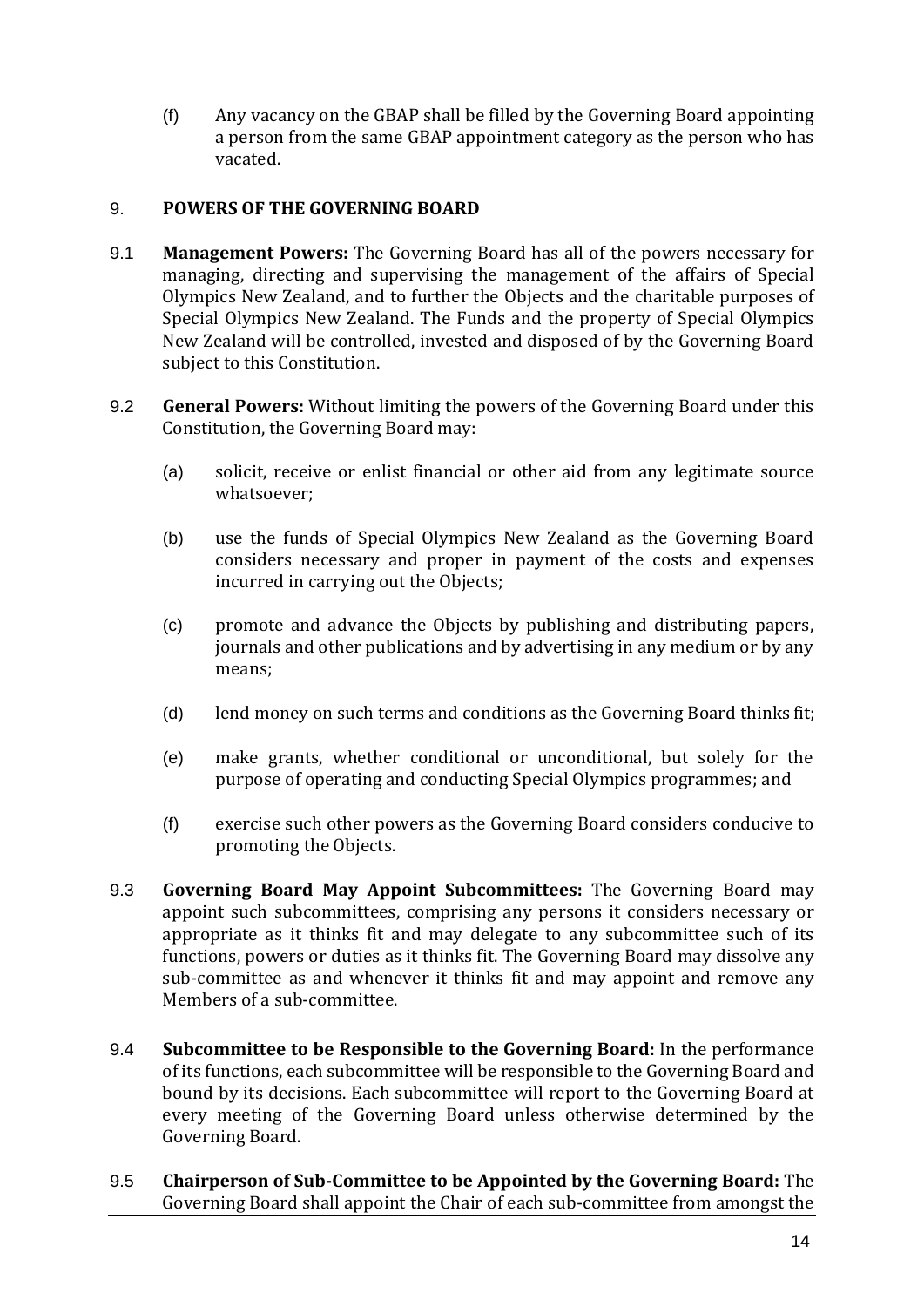sub-committee's Members.

- 9.6 **Governing Board to Interpret:** If any difference of opinion arises as to the meaning of any provision of this Constitution or any other by-laws or governing or organisational documents, the difference will be determined by the Governing Board, except if the difference of opinion arises at a General Meeting, in which case it will be determined by the Chair of the General Meeting.
- 9.7 **Saving:** If any circumstance should arise which, in the opinion of the Governing Board is not provided for in this Constitution, it shall be determined by the Governing Board in such manner as it deems expedient provided that the Governing Board would act in a manner consistent with the charitable purposes for which Special Olympics New Zealand has been established.
- 9.8 **Ratification:** The purported exercise by a Governing Board member, the Chief Executive Officer, or other Special Olympics New Zealand employee of a power vested in the Governing Board may be ratified or approved by the Governing Board in the same manner in which the power may be exercised. The purported exercise of a power ratified under this clause is deemed to be, and to always have been, a proper and valid exercise of that power.
- 9.9 **Indemnity of Officers:** Each Governing Board Member Officer and employee of Special Olympics New Zealand (whether past or present) is indemnified by Special Olympics New Zealand in respect of:
	- (a) any costs incurred by him or her in any proceeding that relates to liability for any act or omission by that person in his or her capacity as a Governing Board member, Officer or employee of Special Olympics New Zealand in which judgment is given in his or her favour, or in which he or she is acquitted, or which is discontinued; and
	- (b) any liability to any person other than Special Olympics New Zealand for any act or omission in his or her capacity as a Governing Board member, employee or representative of Special Olympics New Zealand and costs incurred by him or her in defending or settling any claim or proceeding relating to such liability, not being criminal liability or liability in breach of any fiduciary duty owed by him or her to Special Olympics New Zealand, and
	- (c) to avoid doubt under no circumstances does this this indemnity give a person an indemnity against the property of Special Olympics New Zealand for liability for any breach of trust arising from the persons dishonesty, wilful misconduct, or gross negligence.
- 9.10 **Insurance:** Special Olympics New Zealand may affect insurance for each Governing Board member and employee of Special Olympics New Zealand (whether past or present) in respect of any cost, claim, expense, loss or liability incurred in connection with any act or omission in his or her capacity as a Governing Board member, Officer, employee of Special Olympics New Zealand or otherwise, as the Governing Board may determine.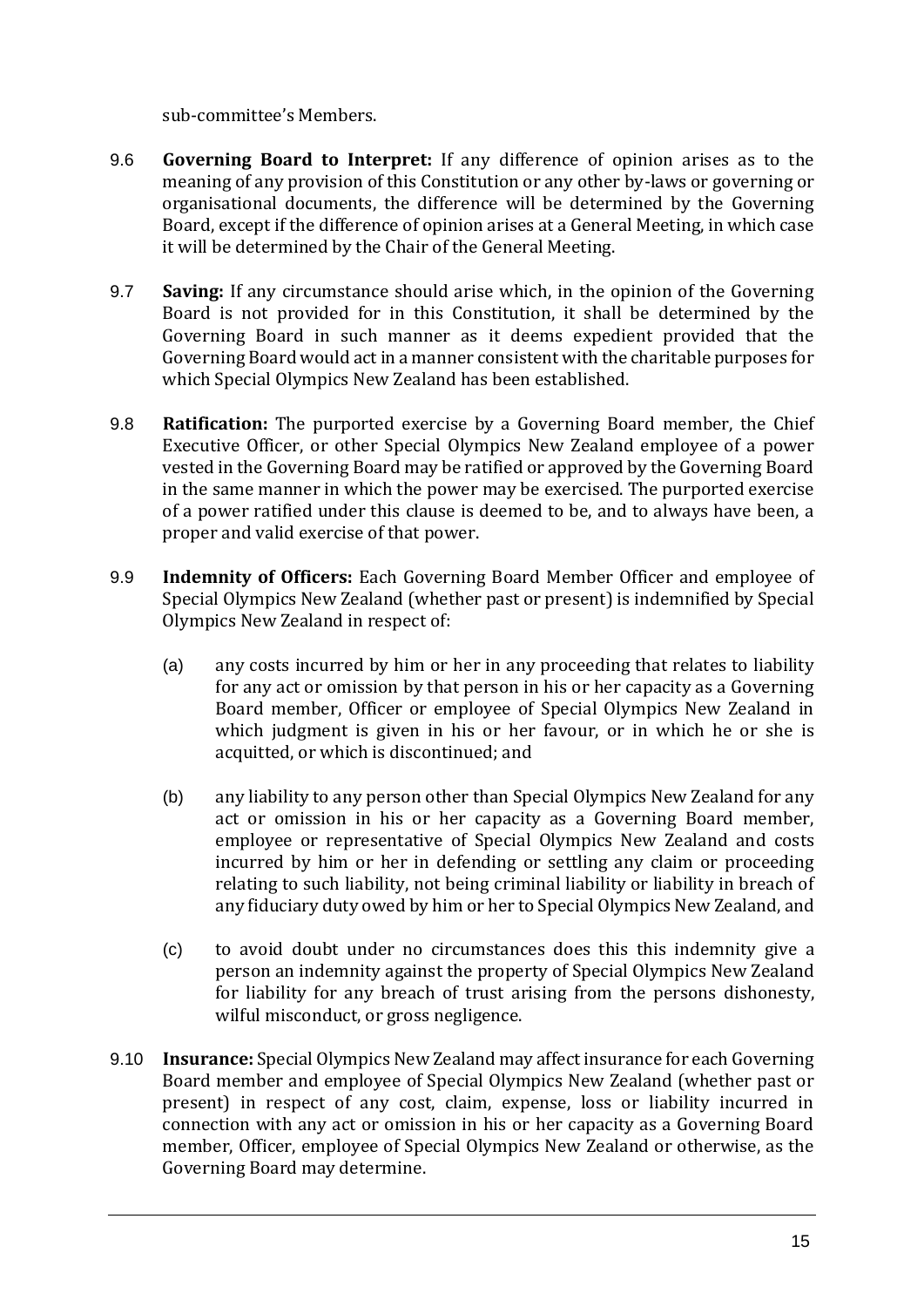9.11 **Statutory Compliance:** The Governing Board has the power to do other things as it considers necessary to ensure compliance with the requirements of the Charitable Trusts Act 1957 and the Charities Act 2005.

#### <span id="page-14-0"></span>10. **GOVERNING BOARD MEMBERSHIP**

- 10.1 **Term**: Subject to clause 10.2, a Governing Board member is elected or appointed for a term commencing from the conclusion of the AGM at which his or her election or appointment is announced and ending on the conclusion of the AGM held in the third calendar year after his or her election or appointment.
- 10.2 **Transition To Enable Rotation of Terms of Governing Board Members**: All Elected Governing Board Members in office at the 2021 SGM shall retire from office at the conclusion of the SGM. The terms of office of those Governing Board Members to take office at the conclusion of the 2021 SGM are:
	- (a) the Athlete Representative is appointed for a term of two years until the 2023 AGM;
	- (b) one of the Elected Members is elected for a term of three years and the second is elected for a term of two years and the third is elected for a term of one year;
	- (c) the Appointed Members continue to be appointed for terms of three years, with the opportunity to be re-appointed on two further occasions. The existing period of service of the Appointed Members prior to the SGM applies; and
	- (d) the different terms of office for the Governing Board Members shall be determined by agreement between the persons amongst whom such determination must be made, and if not agreed then determined by lot amongst them in such manner as the Governing Board sees fit.
- 10.3 **Flexibility in Transition Time Frames**: To assist and enable the implementation of the transition from the previous Governing Board structure to the new structure in 2021, the Governing Board may as it sees fit adjust any date or period by which any governance implementation related process is to be started or completed in 2021, including any GBAP process.
- 10.4 **Maximum Term of Appointment:** A Governing Board member may serve further terms, but no Governing Board member shall hold office for terms which in total exceed nine consecutive years. Any years served on the Governing Board prior to the conclusion of the 2021 AGM are included in this calculation but any period of less than one year served as a replacement for a vacancy in a Governing Board member position is not included.
- 10.5 **Co-opt Board Member:** The Board have the flexibility to co-opt people onto the Board for the purpose of seeking specific skill sets or for succession planning as the Board determines necessary from time to time.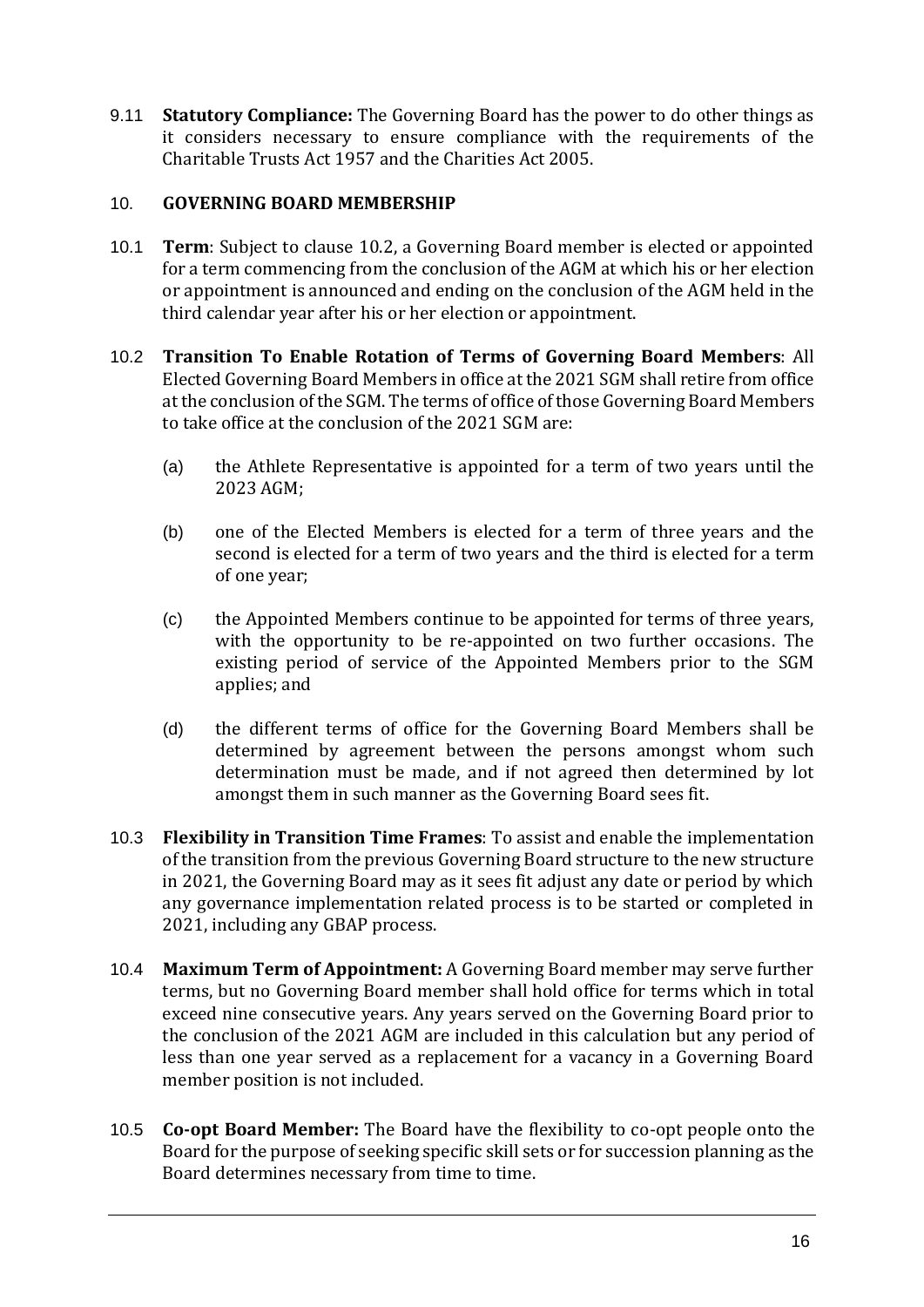- 10.6 **Governing Board Member Suspension:** The Governing Board may suspend any Governing Board member who, in the opinion of the Governing Board, has failed to comply with the duties of a Governing Board member or whose conduct has been prejudicial to the Governing Board or to the interests of Special Olympics New Zealand.
- 10.7 **Forfeiture:** A Governing Board member absent without leave from three consecutive meetings of the Governing Board will be deemed to have forfeited his or her position as a Governing Board member.
- 10.8 **Resignation:** A Governing Board member may resign at any time by giving written notice:
	- (a) in the case of the Chair of the Governing Board, to the Chief Executive Officer; and
	- (b) in the case of any other Governing Board member, to the Chair of the Governing Board.
- 10.9 **Disqualified Persons:** The following persons are disqualified from being appointed, or remaining, as a Governing Board member:
	- (a) a person who is under 18 years of age;
	- (b) a person who is no longer a Member of Special Olympics New Zealand is not able to be appointed as an Elected Member of the Governing Board;
	- (c) an undischarged bankrupt;
	- (d) a person who has been convicted of any offence and has been sentenced to a term of imprisonment of three months or more unless that person has obtained a pardon or has served the sentence or otherwise suffered the sentence imposed upon that person;
	- (e) a person who is prohibited from being a director, or promoter of, or being concerned or taking part in the management of, a company under section 382 or section 383 or section 385 of the Companies Act 1993;
	- (f) a person who is subject to a property order made under section 30 or section 31 of the Protection of Personal and Property Rights Act 1988;
	- (g) a person who is an employee or a contractor of Special Olympics New Zealand (excluding a person who acts for, or is appointed to an office of Special Olympics New Zealand in a professional capacity); and
	- (h) a person disqualified under section 16(2) of the Charities Act 2005.
- 10.10 **Governing Board Member Ceasing to Hold Office:** The office of a Governing Board member will be vacated if the person holding that office: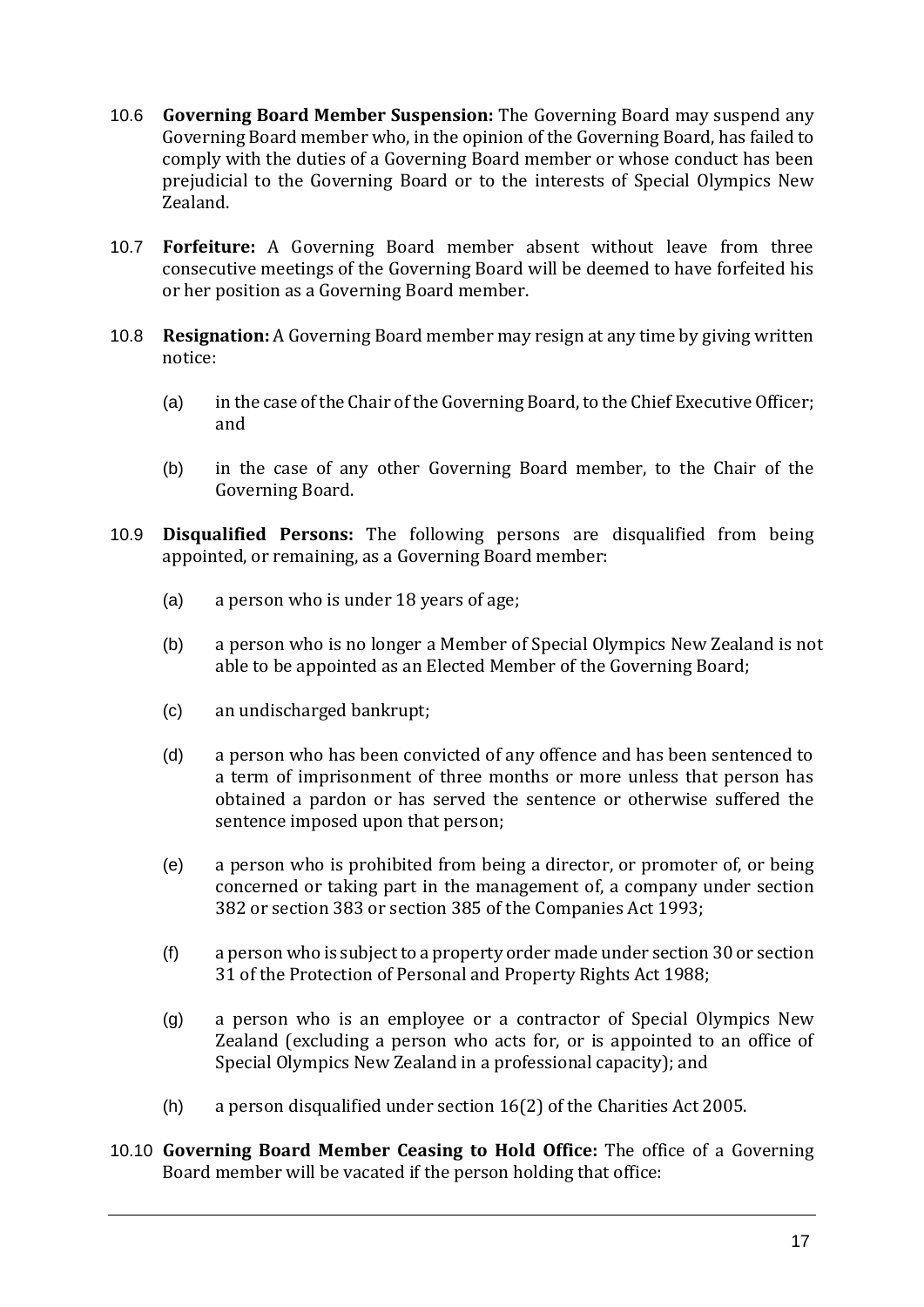- (a) resigns in accordance with clause 10.8;
- (b) forfeits office in accordance with clause 10.7;
- (c) becomes disqualified from being a Governing Board member pursuant to clause 10.9;
- (d) dies; or
- (e) otherwise vacates office in accordance with this Constitution.

#### <span id="page-16-0"></span>11. **CHIEF EXECUTIVE OFFICER**

- 11.1 **Appointment:** The Governing Board may appoint the Chief Executive Officer from time to time on such terms and conditions as the Governing Board thinks fit.
- 11.2 **Delegation:** The Governing Board will delegate to the Chief Executive Officer the responsibility of the day-to-day operations of Special Olympics New Zealand.
- 11.3 **Complaints and Appeals:** The Chief Executive Officer will oversee Special Olympics New Zealand's complaints, member discipline and appeals processes in consultation with the Governing Board.
- 11.4 **Supervision:** The Chief Executive Officer is to be subject to the supervision and control of the Governing Board, through the appointed Chairperson or the Chairperson's nominated representative.
- 11.5 **No Crossover:** The Chief Executive Officer is not to be the same person as the Chair of the Governing Board or as any other role excluded from holding this position as determined by Special Olympics Inc.
- 11.6 **Terms of Employment:** The Chief Executive Officer may be full time or part time and may be a voluntary or a paid position.

#### <span id="page-16-1"></span>12. **OTHER OFFICERS**

- 12.1 **Appointment of other officers:** The Governing Board shall have the power to appoint other officers as it deems necessary or as required by Special Olympics Inc from time to time. It shall be able to delegate to the officers any of the duties and powers of the Governing Board.
- 12.2 **Patrons:** The Governing Board shall have the power to appoint a Patron at the Annual General Meeting.
- 12.3 **Officers for the purpose of the Charities Act:** For the purposes of the Charities Act, the officers of Special Olympics New Zealand are the Governing Board Members.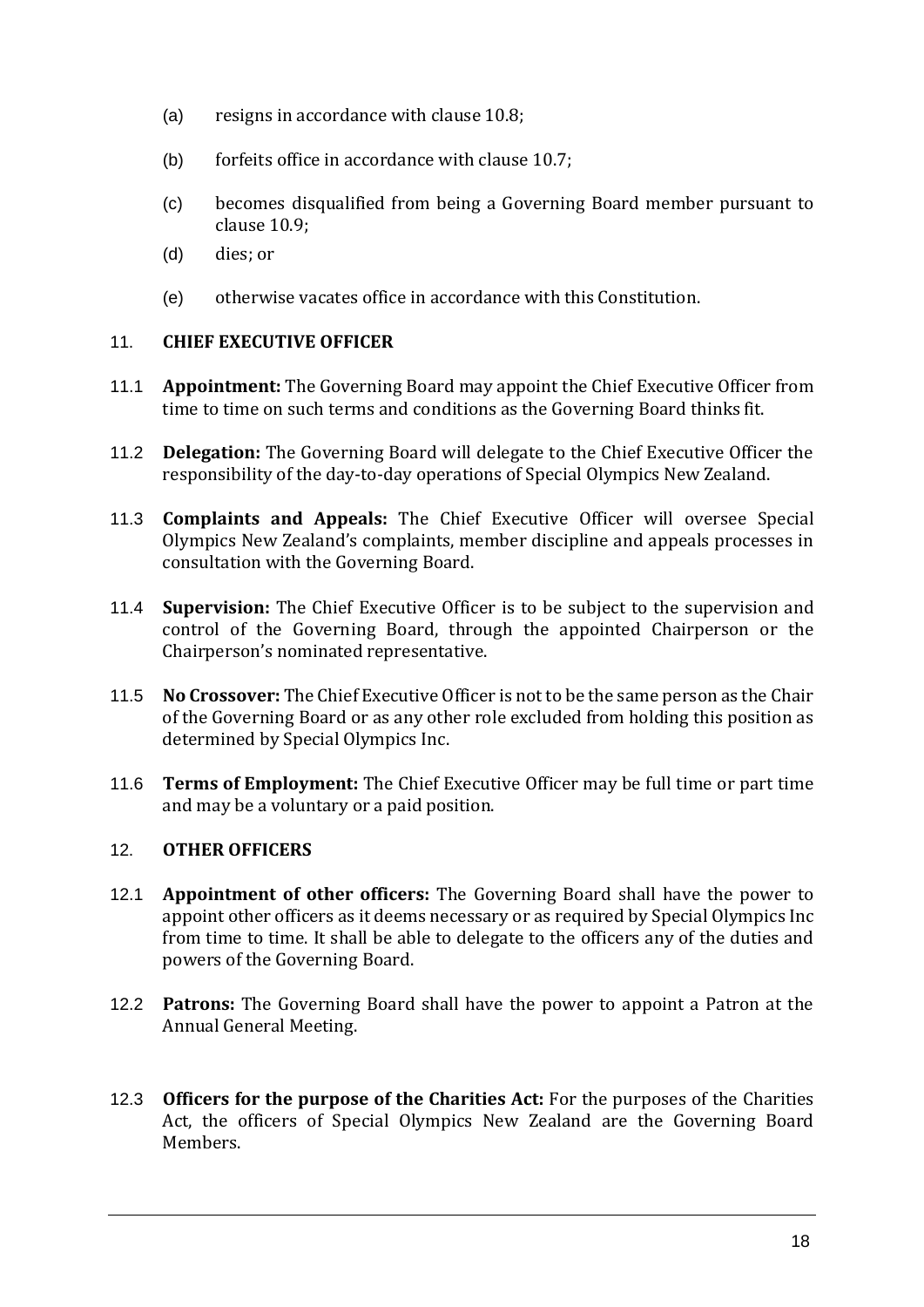#### <span id="page-17-0"></span>13. **RECOGNITION OF SERVICE**

13.1 **Awards:** From time to time, the Governing Board in its sole discretion may confer honours or awards for service on any Member or other person it considers has contributed to the Special Olympics movement in New Zealand. Without limitation, these honours or awards may recognise financial or service-related contributions or appointment to the status of a Distinguished Member.

#### <span id="page-17-1"></span>14. **CLUBS**

- 14.1 **Clubs:** The role of each Club is to pursue its charitable purposes as set out in its trust deed and comply with the terms of its accreditation and Membership of Special Olympics New Zealand. Clubs also represent Special Olympics in a particular region or community in New Zealand, facilitate the attainment of Special Olympics New Zealand's objective in the local area, and promote the Objects of Special Olympics New Zealand.
- 14.2 **Clubs to Comply with the Relationship and Accreditation Agreement of Special Olympics New Zealand:** The Clubs and Members affiliated with or through each Club will comply with the Relationship and Accreditation Agreement of Special Olympics New Zealand.

#### <span id="page-17-2"></span>15. **REGIONAL COUNCILS**

15.1 **Existence and Purpose of the Regional Councils**: The existence, number, role and operation of Regional Councils is a matter entirely for determination and control by the Clubs. Special Olympics New Zealand acknowledges that Clubs are best to determine whether Regional Councils will exist and if so, all matters pertaining to them including their role and operation.

#### <span id="page-17-3"></span>16. **PROMOTION OF ATHLETE PARTICIPATION IN GOVERNANCE, MANAGEMENT AND COACHING**

16.1 **Athlete Training**: Special Olympics New Zealand will establish programmes and training to educate and assist Athletes to participate in the governance, management and coaching at all levels within the Special Olympics movement in New Zealand.

#### <span id="page-17-4"></span>17. **OTHER PROGRAMMES**

17.1 **Establishment of Other Programmes:** Special Olympics New Zealand may establish from time to time as it considers necessary any other programmes and/or initiatives designed to benefit Athletes, Members of Athletes' families, volunteers, or any other person.

#### 18. **MEETINGS INVOLVING MEMBERS**

18.1 **Annual General Meeting:** Special Olympics New Zealand will hold an Annual General Meeting once in each calendar year, on a date to be fixed by the Governing Board, being no later than 15 months after the previous Annual General Meeting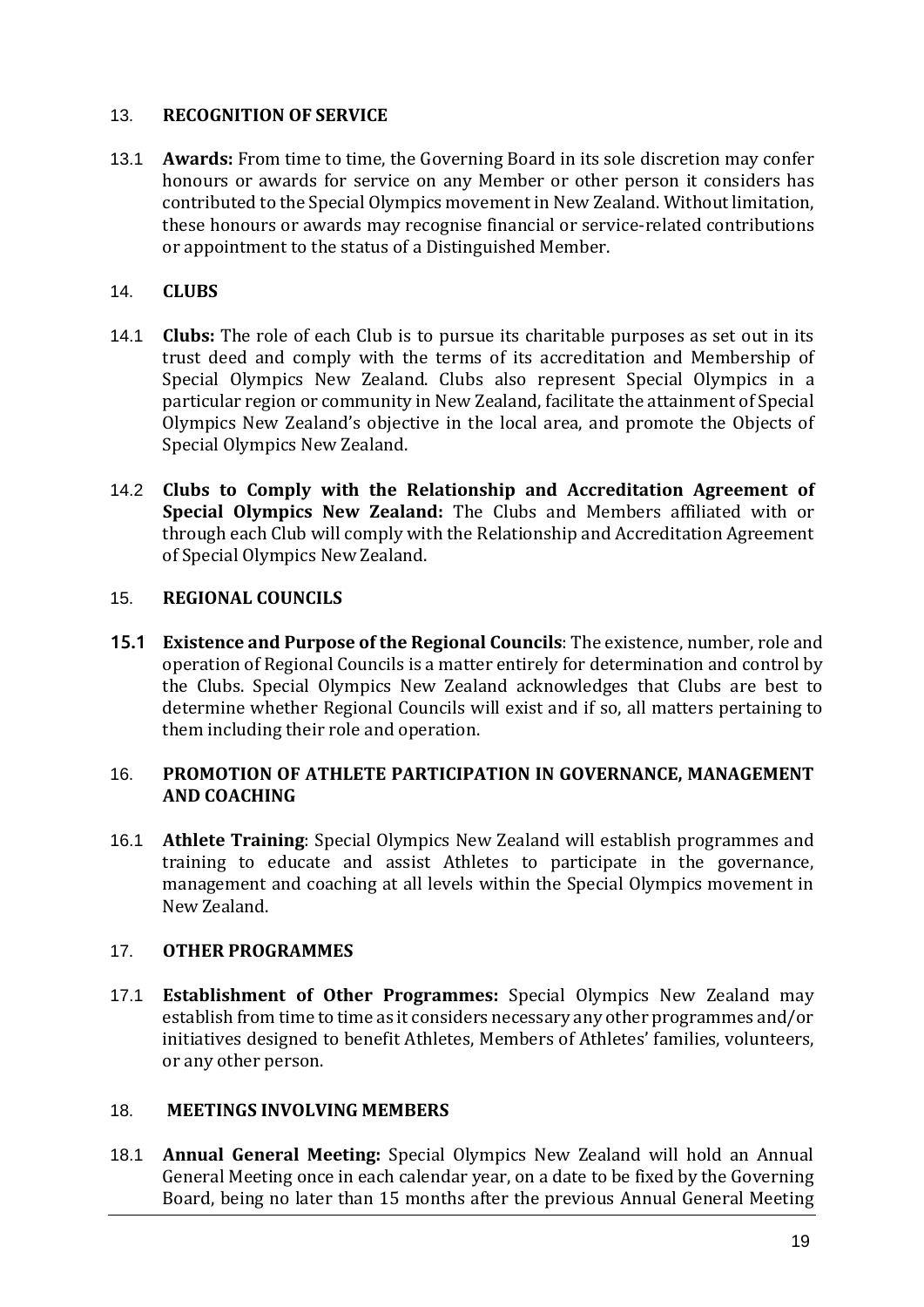and in a place or by a method to be determined by the Governing Board.

- 18.2 **Business:** The Annual General Meeting is the annual meeting of the Governing Board which also serves as the Annual General Meeting for Members, and which will:
	- (a) receive the Governing Board's report and statement of accounts for the past year;
	- (b) consider the Chair's report outlining the work of Special Olympics New Zealand over the previous year;
	- (c) appoint an auditor;
	- (d) announce the Governing Board Members for the ensuing year including:
		- (i) the Members who have been elected (if any) by the Clubs by a Vote process concluded prior to the AGM, to the positions of Athlete Representative and Elected Members;
		- (ii) the Appointed Members who have been appointed (if any) to the Governing Board by the GBAP;
		- (iii) the Members who are already on the Governing Board and who will continue their terms;
	- (e) consider any other business raised by Clubs giving not less than two months prior notice to the Chief Executive Officer; and
	- (f) consider any other general business as determined by the Governing Board.
- 18.3 **Special General Meetings:** All meetings involving Members other than the Annual General Meeting are Special General Meetings.
- 18.4 **Methods of Holding Meetings**: The method of holding the Annual General Meeting is determined by the Governing Board. The Board may decide any method or combination of methods including for example where persons are present physically or by on-line, virtual, teleconference or other audio-visual or electronic means. There is no requirement for the Governing Board to allow persons to be physically present. The Governing Board may also determine that any matter may be decided by Vote.
- 18.5 **Powers Exercisable by Ordinary Resolution**: Unless otherwise specified in this Constitution, decisions at a General Meeting are made by the Governing Board by Ordinary resolution in accordance with Schedule 1. Clubs may also pass resolutions on items of business properly submitted to the General Meeting and relating to Clubs.
- 18.6 **Procedure for General Meetings**: The procedure for convening and conducting any General Meeting is set out in Schedule 2.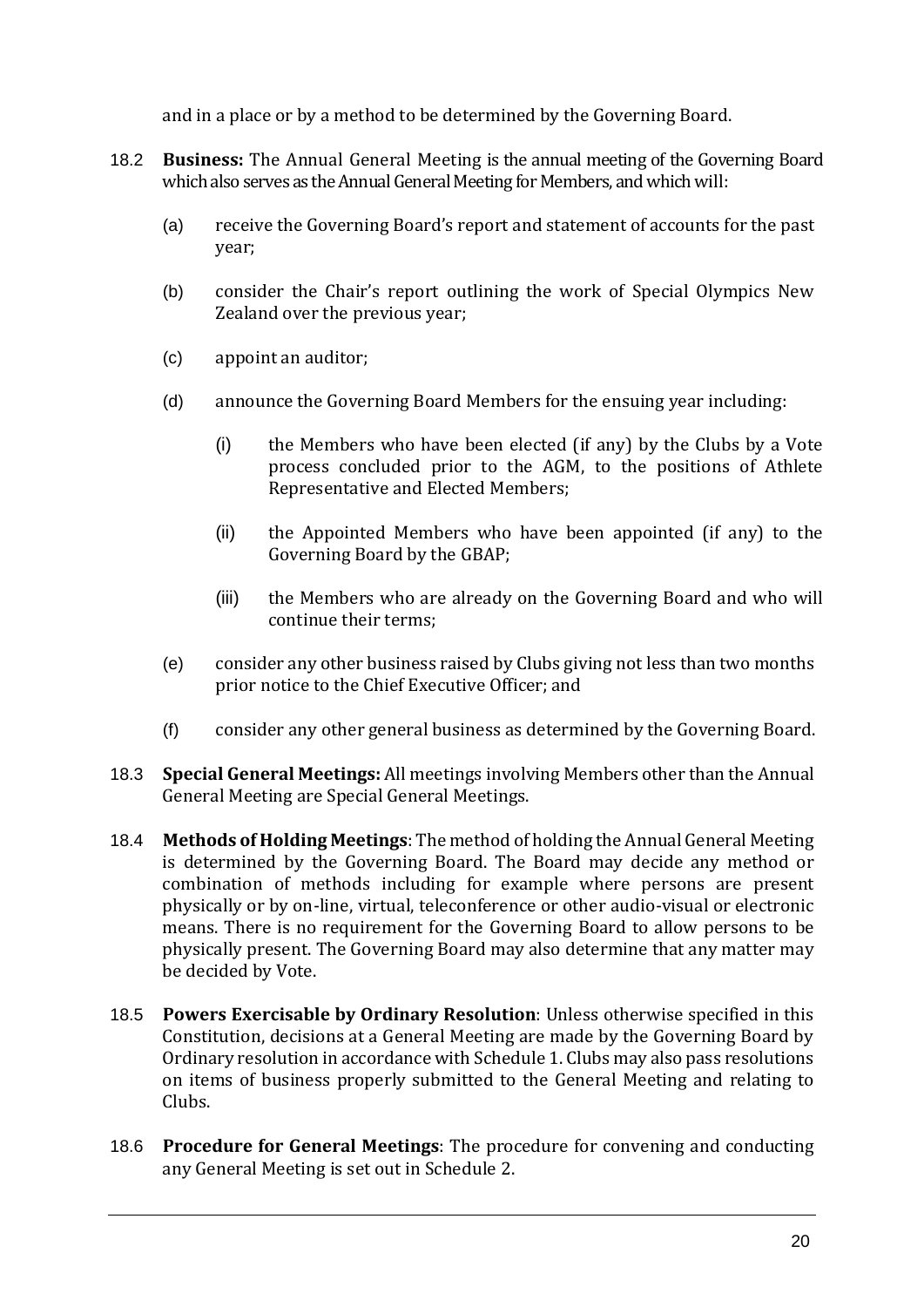- 18.7 **Right to Attend General Meetings:** Any Member may attend a General Meeting, however only the following persons may speak at the General Meeting.
	- (a) each Governing Board member, the Chief Executive Officer and any Member invited by the Governing Board or the Chair of the General Meeting to speak to the General Meeting; and
	- (b) up to one delegated representative of each Club in relation to any item of business that has been properly submitted by Clubs in accordance with Schedule 2 by Clubs;
	- (c) a chair or representative of a sub-committee convened by the Governing Board in its discretion; and
	- (d) any other person with the specific approval of the Chairman of the meeting.

#### <span id="page-19-0"></span>19. **VOTES OF MEMBERS**

19.1 **Voting Entitlements:** The persons entitled to vote at a General Meeting are the Governing Board Members unless otherwise decided by the Chairperson of the meeting. In relation to items of business properly submitted and relating to Clubs the Chairperson may call upon Clubs to vote in which case each Club shall have one vote to be exercised by its delegated representative.

#### <span id="page-19-1"></span>20. **PRIVACY**

- 20.1 **Personal Information** In the course of its activities, Special Olympics New Zealand shall have occasion to collect personal information regarding its Members. A condition of Membership of Special Olympics New Zealand is acknowledgement of Special Olympics New Zealand requirement to collect, hold, use and disclose this information in furtherance of the Objects.
- 20.2 **Compliance with the Privacy Act:** Any such collection will be in accordance with the requirements of the Privacy Act 2020.

#### <span id="page-19-2"></span>21. **EXECUTION OF INSTRUMENTS**

- 21.1 **Execution:** Contracts and other enforceable obligations requiring the signature of Special Olympics New Zealand may be signed:
	- (a) if a deed, under the common seal of Special Olympics New Zealand; or
	- (b) if a contract, by a person acting on behalf of and under the authority of the Chief Executive Officer.
- 21.2 **Common Seal:** The common seal of Special Olympics New Zealand must be kept in the custody of the Chief Executive Officer and may be affixed to any document.
	- (a) by resolution of the Governing Board, and must be countersigned by two Governing Board Members or by one Governing Board member and the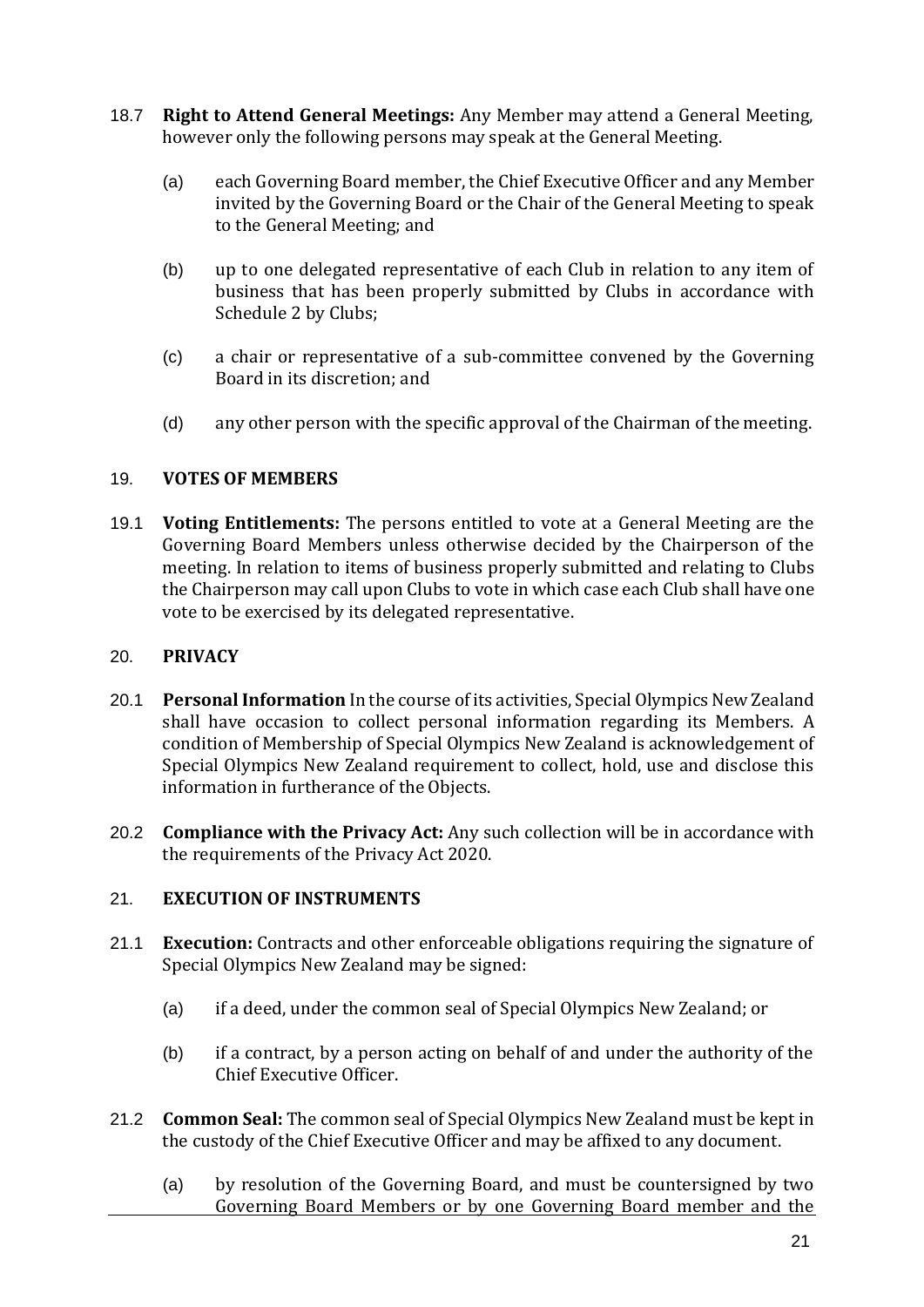Chief Executive Officer; or

(b) by such other means as the Governing Board deems fit.

#### <span id="page-20-0"></span>22. **ACCOUNTS**

- 22.1 **Accounting and Control:** Special Olympics New Zealand will implement reliable internal control systems. Special Olympics New Zealand will comply with the current Generally Accepted Accounting Principles as articulated from time to time by national or international review Governing Boards or associations of certified public accountants.
- 22.2 **Books to be kept:** The Governing Board must ensure that proper financial statements of Special Olympics New Zealand are kept. The financial statements must comply with the applicable accounting principles as the Governing Board prescribes from time to time.
- 22.3 **Financial Year:** The Financial Year of Special Olympics New Zealand will commence on 1 January and end on 31 December of the same calendar year.
- 22.4 **Receipts and payments:** All funds received by Special Olympics New Zealand must be paid into a bank account to the credit of Special Olympics New Zealand. All payments of funds by Special Olympics New Zealand must be authorised in such manner as determined by the Governing Board.
- 22.5 **Auditor:** The financial statements of Special Olympics New Zealand shall be audited by an auditor being a duly qualified chartered accountant, who is a current member of the New Zealand Institute of Chartered Accountants, appointed at the Annual General Meeting. The Auditor shall not hold any other office at Special Olympics New Zealand.
- 22.6 **Reporting of results:** The results of the Audit are to be reported in writing to the Governing Board of Special Olympics New Zealand in accordance with Special Olympics, Inc General Rules Section 9.05, as this may be amended, updated or replaced from time to time.

#### <span id="page-20-1"></span>23. **NOTICES**

- 23.1 **Manner of Notice**: A notice under this Constitution must be in writing and may be delivered personally, by post or by email.
- 23.2 **Receipt of Notice**: A notice will be deemed to have been received:
	- (a) if personally delivered, when received;
	- (b) if sent by post, three days after it was sent; and
	- (c) if sent by email, on the day it is sent, provided that no error message was received by the information system used by the sender,

provided that if a notice is received after 5.00 pm, it will be deemed to have been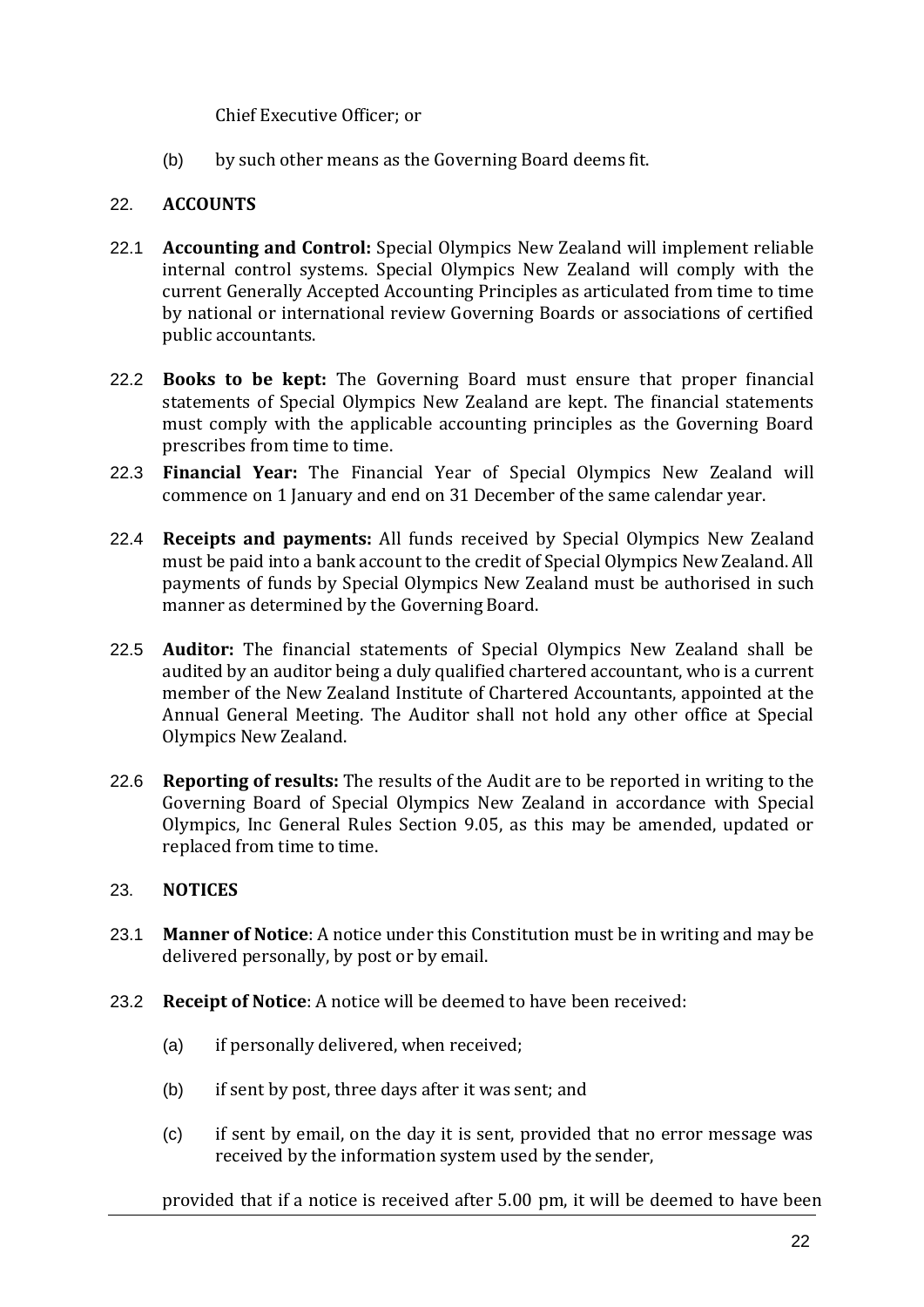received on the next day.

#### <span id="page-21-0"></span>24. **LIQUIDATION**

24.1 **Liquidation:** Special Olympics New Zealand may be put into liquidation in accordance with the manner specified by the Charitable Trusts Act 1957. Upon liquidation, any property or assets remaining after the satisfaction of all Special Olympics New Zealand's debts, liabilities and obligations shall be applied for the benefit in New Zealand of people with intellectual disabilities.

#### <span id="page-21-1"></span>25. **AMENDMENTS**

- 25.1 **Constitution:** This Constitution may be amended by a resolution passed at a Governing Board Meeting by a majority of not less than two thirds of the votes cast by Governing Board Members.
- 25.2 **Amendments:** Proposed amendments to the Constitution may be advanced by any Governing Board member at any General Meeting.
- 25.3 **Notice in writing:** Notice of any proposed rescission, alteration or addition proposed by the Governing Board must be given in writing to the Chief Executive Officer.
- 25.4 **Notice:** The Governing Board must give the Clubs no less than 3 months' notice of any proposed rescission, alteration, or addition to the Constitution.
- 25.5 **Effect:** No amendment to this Constitution will become effective until the Governing Board has passed a resolution in accordance with clause 25.1 above.
- 25.6 **Amendment not to Amend the Charitable Purposes:** This provision is subject to the proviso that any alteration to this Constitution shall not alter the charitable purposes of Special Olympics New Zealand.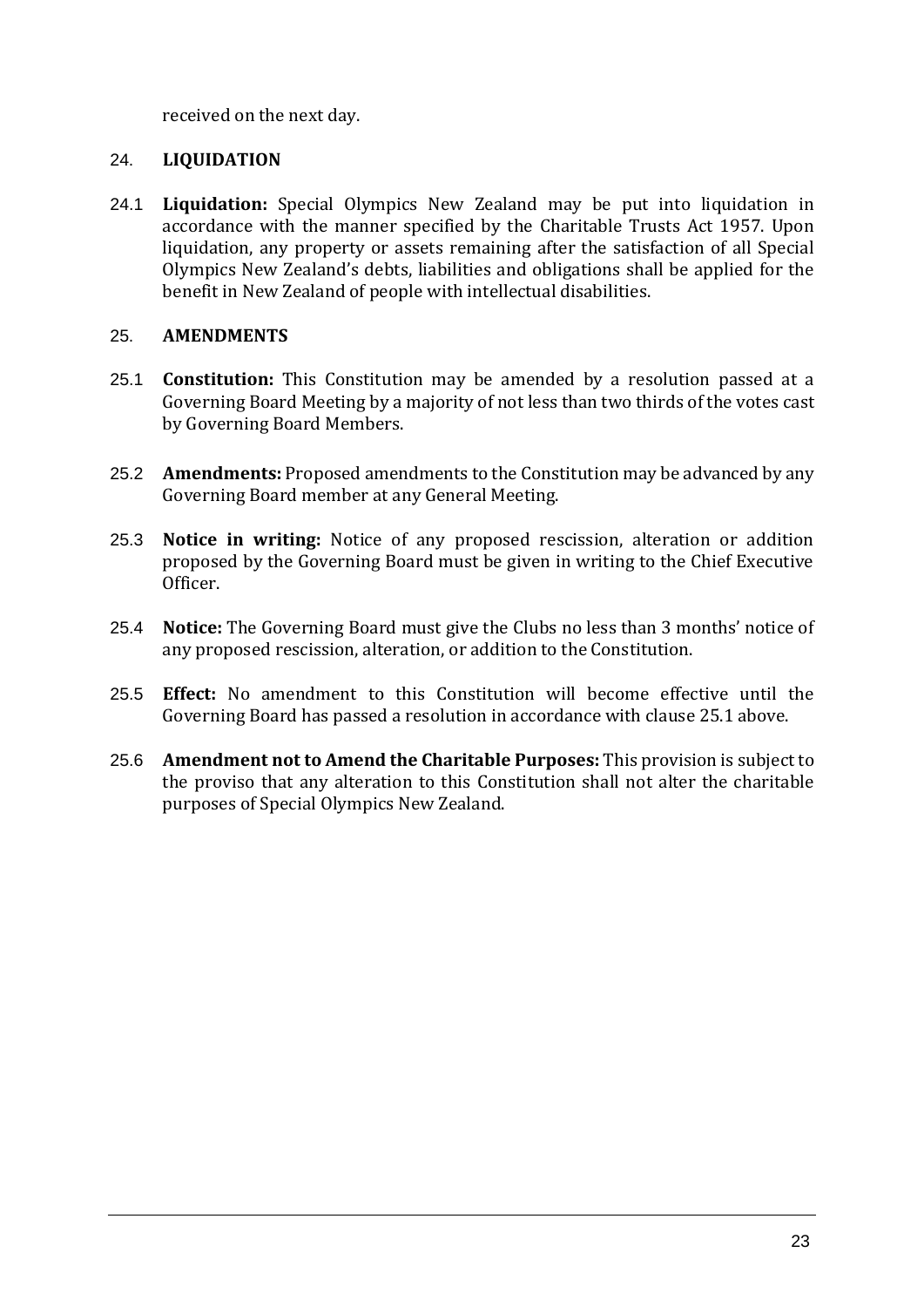#### <span id="page-22-0"></span>**SCHEDULE 1 PROCEEDINGS OF THE GOVERNING BOARD**

- 1. **Proceedings:** Subject to this Constitution, the Governing Board will meet together to conduct its business, adjourn and otherwise regulate its meetings as it thinks fit.
- 2. **Frequency of Meetings:** The Governing Board will meet its requirements to hold a Board meeting a minimum number of four times eachyear.
- 3. **Notice:** Subject to a waiver of this requirement by all the Governing Board Members in office at the time, no meeting of the Governing Board will be held unless all Governing Board Members have been given seven day's notice of the proposed meeting.
- 4. **Quorum:** No item of business shall be transacted at a Governing Board meeting unless a quorum of Governing Board Members is present during the time when the Governing Board is considering that item. The quorum will be a majority of Governing Board Members.
- 5. **Chair to Preside at Meeting:** The Chair of the Governing Board shall preside at each meeting of the Governing Board, and in case of their absence or incapacity to act at any meeting, the Deputy Chair. If both the Chair and the Deputy Chair (if one appointed) are not able to attend a Governing Board meeting, then the Governing Board Members present shall choose one of their number to be Chair of the meeting.
- 6. **Voting:** Subject to the terms of this Constitution, questions arising at any meeting will be decided by a majority of votes. In the case of equality of votes the Chair shall have a casting vote.
- 7. **Minutes:** The Governing Board Members will keep minutes of all meetings which shall be approved by the Governing Board Members at the following meeting. Any minute or extract from any such approved minutes signed by the Chair of the Meeting shall be sufficient evidence without further proof of the matters referred to in that minute.
- 8. **Written Resolution:** A resolution in writing, signed by all the Governing Board Members, will be as valid and effectual as if it had been passed at a meeting of the Governing Board. Any such resolution may consist of one or more documents (including letters, facsimiles, electronic mail, or other similar means of communication) in similar form, each signed by one or more of the Governing Board Members permitted to vote on the resolution.
- 9. **Conference Call or Other Methods of Meetings:** The Governing Board Members may meet together physically in person or by telephone or audio visual means of communications of a number of the Governing Board Members (the **"participants"**) being not less than the quorum. All the provisions in this Constitution as to meetings will apply to such meetings by telephone, so long as the following conditions aremet:
	- (a) all the participants for the time being entitled to receive notice of a meeting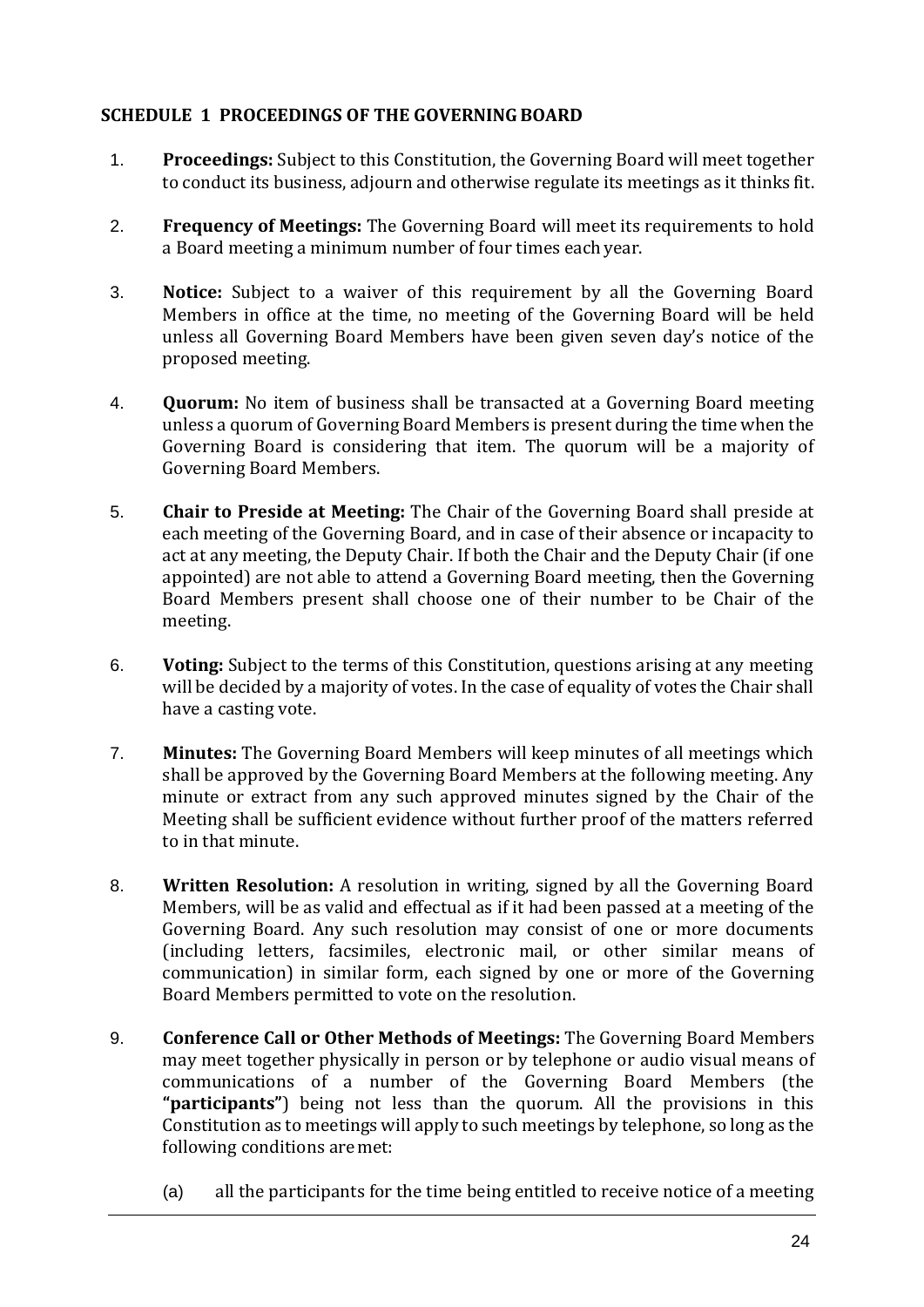will be entitled to notice of a meeting by telephone and to be linked by telephone or audio-visual means for the purposes of such meeting. Notice of the meeting may be given by telephone or by audio-visual means;

- (b) each of the participants taking part in the meeting by telephone or audiovisual means must be able to hear each of the others taking part at the start of the meeting;
- (c) at the start of the meeting, each participant must acknowledge his or her presence for the purpose of such meeting to all the others taking part; and
- (d) a participant may not leave the meeting by disconnecting his or her telephone or audio –visual connection without having previously obtained the express consent of the Chair of the meeting and will be conclusively presumed to have been present and to have formed part of the quorum at all times during any meeting by telephone, unless the participant has obtained the express consent of the Chair to leave the meeting.
- 10. **Minutes of Telephone/Video Meetings:** Minutes of the proceedings at a meeting held by telephone or other audio-visual means will be sufficient evidence of such proceedings and of the observance of all necessary formalities, if certified as a correct minute by or on behalf of the Chair of that meeting.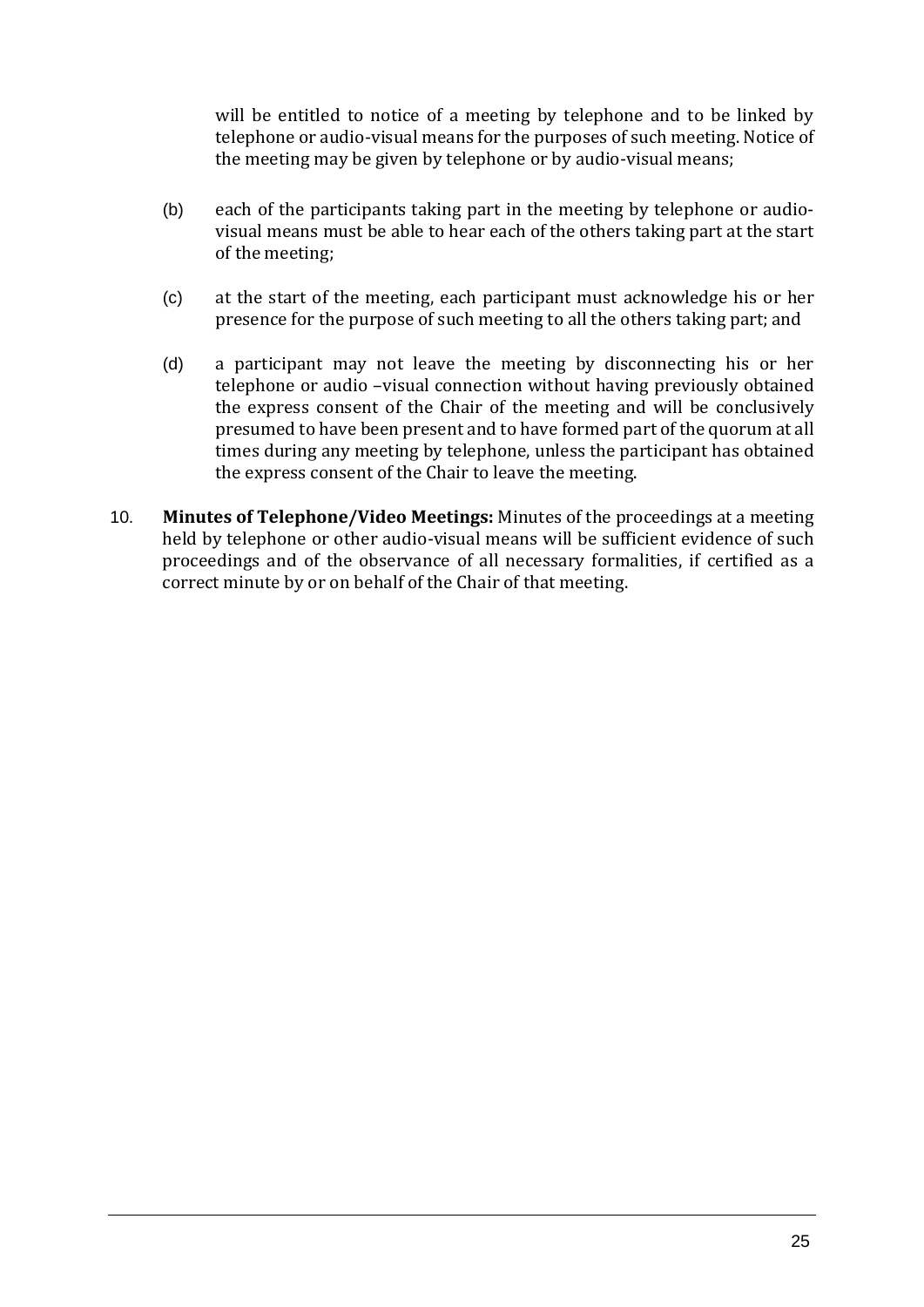#### <span id="page-24-0"></span>**SCHEDULE 2 PROCEEDINGS AT GENERAL MEETINGS**

- 1. **Notice of Annual General Meeting:** The Governing Board will give Members, Governing Board Members and Clubs:
	- (a) not less than three months' notice of the date and place of the Annual General Meeting; and
	- (b) not less than two months' notice of all business which is to be considered at the Annual General Meeting; and
	- (c) if there are any matters upon which a vote from Clubs may be requested by the Chairperson of the Annual General meeting, a notice of the method of voting to be used for that purpose at the Annual General Meeting.
- 2. **Convening Special General Meetings:** A Special General Meeting can be called:
	- (a) by the Governing Board at any time; or
	- (b) by the Chief Executive Officer on receipt of a request stating the objects of such meeting, signed on behalf of not less than 50% of the Clubs.

and the Special General Meeting must be held within seven weeks of the day on which:

- (c) the Governing Board calls for the Special General Meeting; or
- (d) the valid request is received by the Chief Executive Officer.
- 3. **Notice of Special General Meeting:** The Chief Executive Officer must give not less than six weeks' written notice to all Members, Governing Board Members and Clubs of all business which will be considered at any Special General Meeting, the method of voting in relation to any matters upon which a vote of Clubs may be requested by the Chairperson of the Special General Meeting, and of the time and place of the Special General Meeting.
- 4. **Delegates:** Each of the Clubs, must submit a written notice of the appointment of its delegated representative, signed by the Chair of that Club. Each delegate must be a Member of Special Olympics New Zealand and of the Club they are representing.
- 5. **Replacement of Delegate:** A Club may replace its nominated delegate by written notice to the Chief Executive Officer signed by the Chair of the Club.
- 6. **Delegates' Powers:** Each Club (acting through its delegate) has the right to consider and (if entitled to) vote, to pass or reject motions relating to any matter relating to Clubs in respect of which valid notice has been given in accordance with this Constitution. Such decisions are not binding upon the Governing Board.
- 7. **Notice or Meeting Irregularity:** Any irregularity in the notice of a General Meeting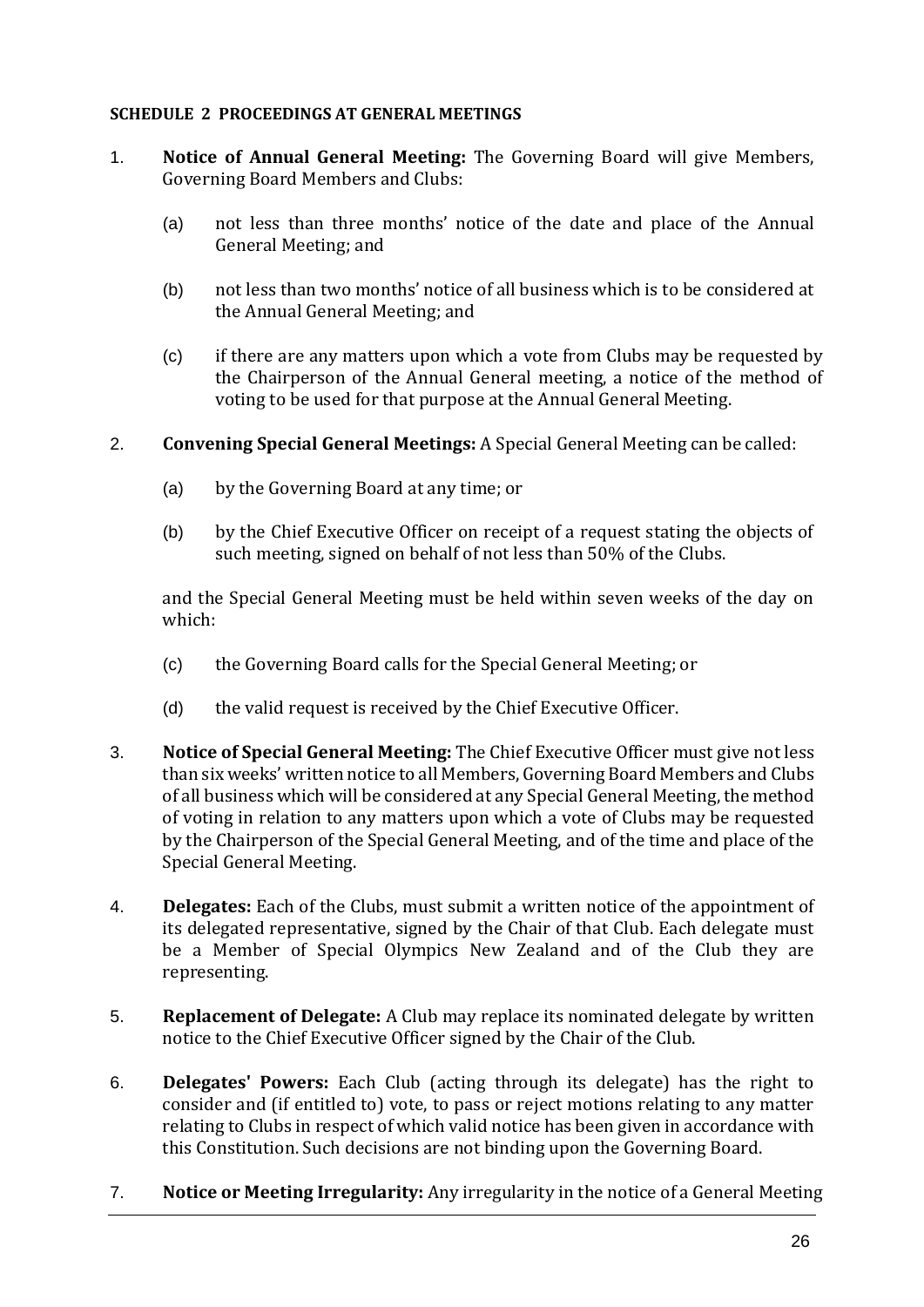or in the conduct or procedure of the meeting is waived if the Chairperson of the meeting determines that it is reasonable for the meeting to proceed despite the irregularity and the Governing Board agrees by agreement of not less than 75% of the number of Governing Board Members present.

- 8. **Quorum:** No business may be transacted at any General Meeting if a quorum is not present. A quorum for a General Meeting is present if a majority of Governing Board Members are present either physically or are remotely connected by any method of communication as may be approved by the Governing Board.
- 9. **Chairperson:** The Chairperson of a General Meeting shall regulate the proceedings at that meeting and determine the method of voting. The Chairperson of a General Meeting will be:
	- (a) the Chairperson of the Governing Board; or
	- (b) if the Chairperson of the Governing Board is absent, the Deputy Chairperson of the Governing Board, or in the absence of both the Chairperson and the Deputy Chairperson of the Governing Board, or where no Deputy Chairperson of the Governing Board has been elected, a person elected by the Governing Board.
- 10. **Powers to Adjourn or Dissolve Meetings:** The Chairperson of a General Meeting:
	- (a) can adjourn the meeting from time to time and from place to place if he or she thinks fit;
	- (b) can either adjourn or dissolve the meeting if the meeting becomes so unruly, disorderly, or inordinately protracted that, in the opinion of the Chairperson the business of the meeting cannot be conducted in a proper and orderly manner, notwithstanding any provision to the contrary contained in this Constitution and without the consent of the meeting; and

provided that no business will be transacted at any adjourned meeting other than the business left unfinished at the General Meeting from which the adjournment took place. Notice of the adjournment and of the business to be transacted at the adjourned meeting is not required unless the General Meeting is adjourned for six weeks or more.

- 11. **Unfinished Business:** If any General Meeting is to be dissolved by the Chairperson of that meeting, the Chairperson may direct that any item of business which has not been completed at the General Meeting and which requires a vote, be put to the vote without further discussion.
- 12. **Scrutineers:** For each General Meeting, not less than two Scrutineers must be appointed by the Governing Board to keep a record of, and count, votes cast (if any) by Clubs at the General Meeting.
- 13. **Voting:** Except where otherwise expressly provided in this Constitution, voting at General Meetings by Clubs may be by secret ballot, voice as set out in this second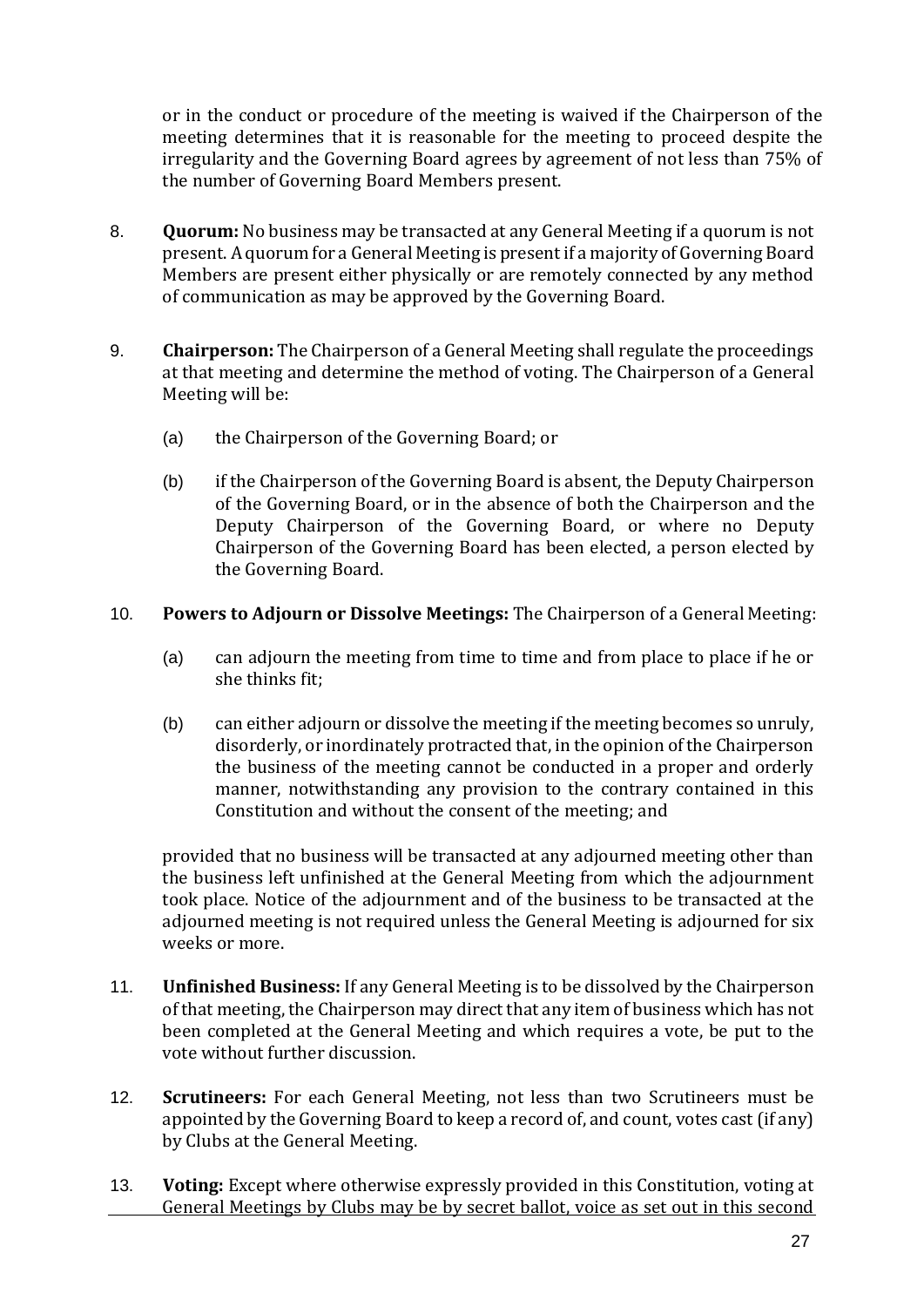schedule.

- 14. **Voice by Default:** Subject to clause 16 (voting by Roll) and except as otherwise provided in this Constitution, in respect of each resolution for voting by clubs, the Chairperson of the General Meeting will:
	- (a) ask the Club delegates if there is any objection to voting on the resolution by voice;
	- (b) if no objection is voiced by any Club delegate, voting will be carried out in accordance with clause 15;
	- (c) if an objection is voiced by a Club delegate, the Chairperson will propose a resolution that voting be by roll and will follow the procedure set out in clause 16 to determine whether the resolution is passed.
- 15. **Voting by Voice:** Where voting by Clubs at a General Meeting is to be by voice, the chairperson must:
	- (a) call for votes in favour of the resolution to be voiced; and
	- (b) then call for votes against the resolution to be voiced.

If there are no votes voiced against the resolution, the resolution has been passed. If there are votes voiced against the resolution, voting must be conducted by roll in accordance with clause 16 of this schedule.

- 16. **Voting by Roll:** Where the voting is to be conducted as voting by roll, the Scrutineers must record the votes cast by Clubs at the General Meeting in respect of each resolution as follows:
	- (a) one Scrutineer will call out the name of each Club represented at the General Meeting;
	- (b) on the name of the Club being called out, the delegate of that Club will state:
		- (i) that delegate's name;
		- (ii) the number of votes that the delegate is entitled to cast on behalf of the Club; and
		- (iii) the manner in which those votes are being cast in respect of the particular resolution on behalf of the Club;
	- (c) once the names of all Clubs represented at the meeting have been called out, the votes cast will be counted by the Scrutineers;
	- (d) the Scrutineers will then deliver a certificate to the Chairperson setting out the number of votes cast in favour of, and against, the resolution; and
	- (e) the Chairperson will convey the results of the vote to the General Meeting.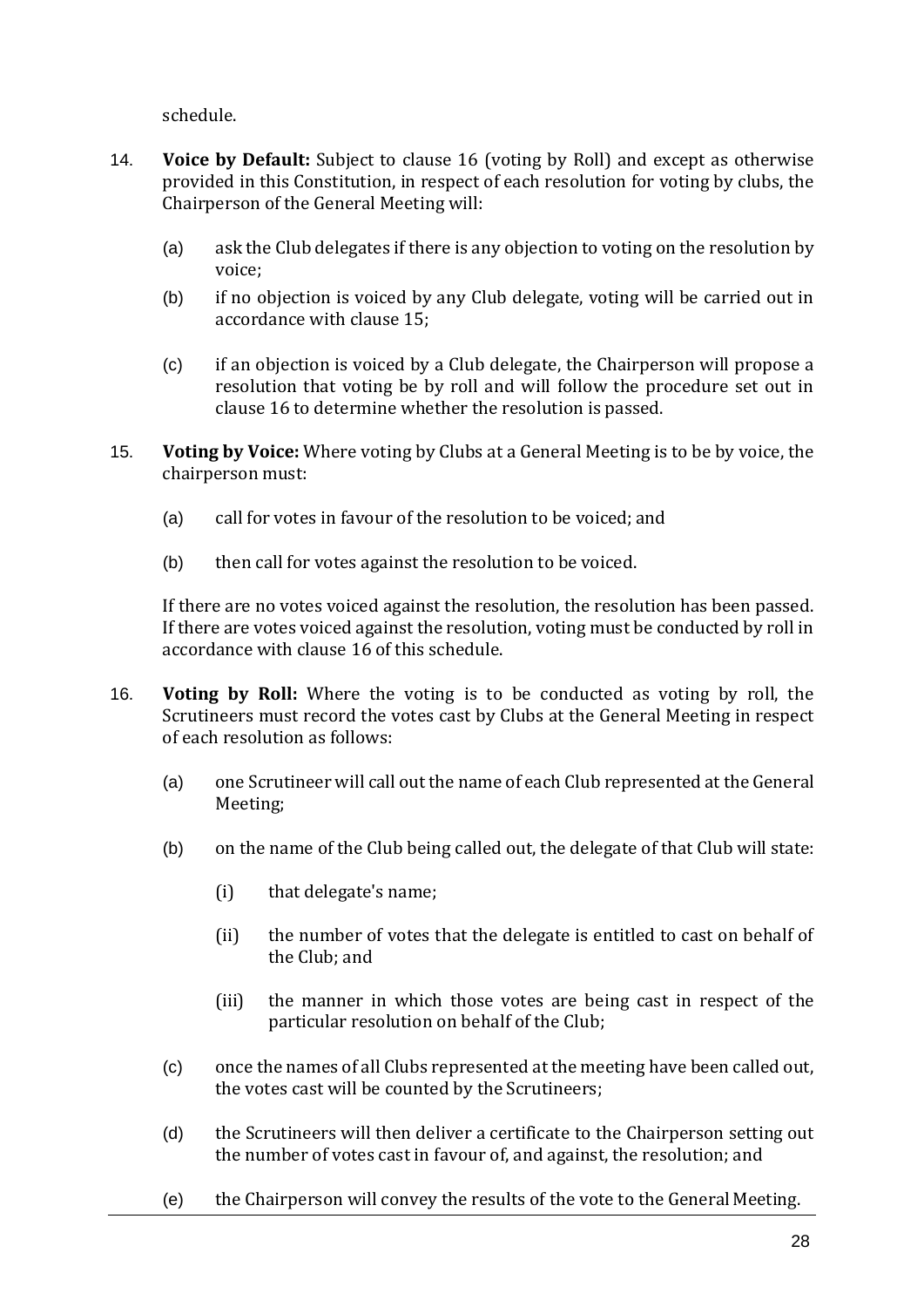- 17. **Voting by Secret Ballot:** In respect of any matters on which Clubs are voting a secret ballot may be requested at a General Meeting by ten of the Club delegates present at the meeting and may be requested before a voice vote, or before voting by roll. The secret ballot will be taken in the manner that the Chairperson directs.
- 18. **Result of Secret Ballot:** Votes cast by Clubs on a secret ballot will be counted by the Scrutineers who will inform the Chairperson of the number of votes cast in favour of, and against, the resolution. The Chairperson will convey the results of the vote to the General Meeting.
- 19. **Validity of Votes:** In the case of any dispute as to the admission or rejection of a vote at a General Meeting, the Chairperson of the General Meeting will determine the admissibility or rejection of the vote and the Chairperson's determination will be conclusive.
- 20. **Resolution in Writing:** A written resolution signed by all Club delegates for the time being entitled to receive notice of and vote at a General Meeting shall have effect as if it had been passed at a General Meeting. Any such resolution may consist of several documents in identical form each signed by one or more Club delegates. Any such document sent by a Club delegate by electronic means approved by the Governing Board is deemed to have been signed by such Club.
- 21. **Vote:** Election by Clubs of the Athlete Representative and the Elected Members will proceed by vote to be concluded by a process set by the Governing Board and to be completed prior to the AGM. Additionally, matters which may be voted on by clubs at a General Meeting may, instead, be voted on by Vote if:
	- (a) the Governing Board resolves that the matter can be referred to the Clubs for consideration by a Vote;
	- (b) Special Olympics New Zealand gives not less than three week's notice to the Club delegates and other Members entitled to speak at a General Meeting in a form that complies with this second schedule and that advises the Club that the matter is to be considered by Vote.
- 22. **Notice of Resolution:** Notice of the matter to be voted on by Clubs by Vote must:
	- (a) be given to all Members entitled to speak at a General Meeting in the same manner as notice of business to be considered at a General Meeting must be given;
	- (b) specify the names of the two Scrutineers authorised by the Governing Board to receive and count the Votes cast by Clubs on the resolutions recorded in the notice; and
	- (c) specify the date by which Votes must be received by Special Olympics New Zealand.
- 23. **Manner of Voting:** A Club delegate may cast a Vote on all or any of the matters to